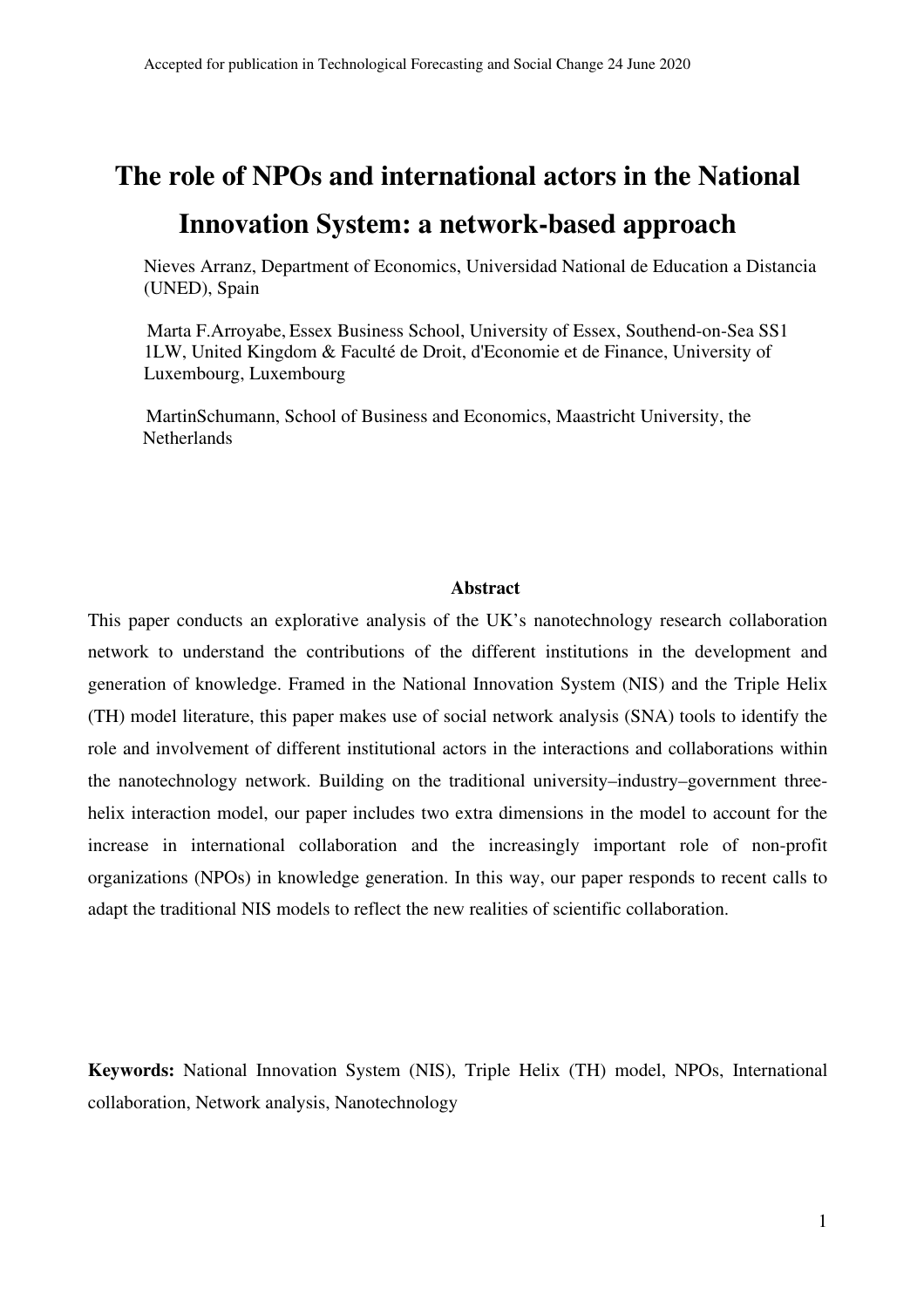#### **1. INTRODUCTION**

The generation and application of new knowledge are primary drivers of economic growth (Ribeiro-Soriano et al., 2019). The collaboration between different entities and actors has increasingly become an important mode of knowledge generation across different sciencebased disciplines (Wuchty et al., 2007). The OECD (2018a) has pointed out that the extent and intensity of industry and science links are essential contributors of high innovation performance at all levels of the economy (i.e. firm, industry and country levels).

The innovation systems literature has examined the dynamics of the interactions and technology-driven collaborations between these different economic actors (e.g. universities, governments, industry, users or suppliers). The National Innovation System (NIS) literature underscores the importance of interactions between different actors in the economy (firms, universities and government) for innovation success (Freeman et al., 1987; Lundvall, 1992; 2007). A popular lens to examine the structure of the NIS is the Triple Helix (TH) framework (Etzkowitz and Leydesdorff, 2000; Leydesdorff and Meyer, 2006), which depicts the relations among universities (U), firms (I) and government (G). The TH model enables the study of both bilateral and trilateral interactions between different spheres (universities, industry and government) in an innovation system (Etzkowitz and Leydesdorff, 2000; Park and Leydesdorff, 2010). The relevance of the TH model has been reflected in the academic literature, with an increasing number of papers employing the TH framework to examine the patterns of interactions between different institutional actors (e.g. Guerrero and Urbano, 2017; Zhang et al., 2019).

However, as recently pointed out in the literature, by including only UIG actors, the traditional TH model fails to portray the full NIS, and thus misses out many collaborations (e.g. Hoglund and Linton, 2018; Lew et al., 2018; Zhang et al., 2019). In particular, the traditional TH model fails to reflect two important forces that are shaping the current knowledge economy, namely globalization and social movements. First, the increasing permeability of geographical borders has promoted the mobility and circulation of people, knowledge and capital, allowing the internationalization of R&D and increasing the interrelation of innovation processes that are geographically distant (Binz and Truffer, 2017). Second, the emergence of the organized civil society and of non-profit organizations as manifestations of broader social movements has significantly transformed the economic landscape, contributing extensively to the areas of environmental protection, human rights or science (Campbell, 2007; Kourula, 2010). Thus, recognizing the complexity of the NIS, and following recent calls for extensions of the TH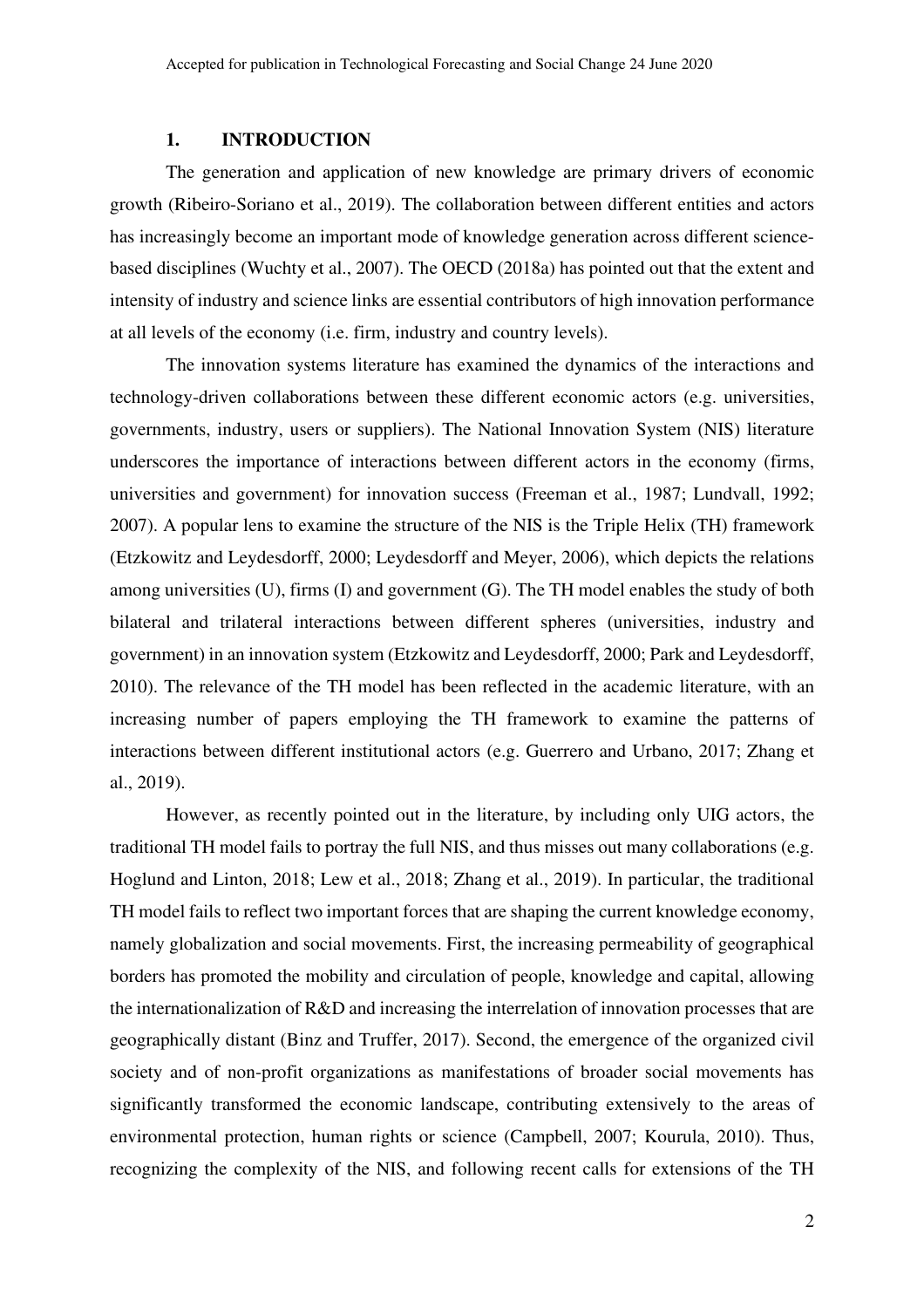model (e.g. Leydesdorff, 2012; Zhang et al., 2019), this paper proposes a five-helix model in which international and non-profit organizations (NPOs) are included as additional helices to the traditional TH model. Our research question evaluates the importance of NPOs and international institutions in the NIS and explores the interaction of these two actors with the traditional UIG actors.

Our paper explores this question using social network analysis (SNA), a popular tool to analyse the structural nature and patterns of NIS (Borgatti and Halgin, 2011; Newman, 2001). SNA encompasses different measures that allow the exploration of the interaction from a macro level, i.e. the structure and dynamics of a particular system, and the interactions at a micro level, i.e. observing the particular characteristics of an individual. As compared with other methodologies, SNA enables the analysis of complex relations between different actors that can be used for discriminating structures in systems based on the relation of the systems' actors rather than the attributes of the individual actors (Guan and Zhao, 2013; Sena et al., 2019).

To illustrate the interest of studying an enlarged TH model, we conduct an exploratory analysis of the UK nanotechnology NIS. The first part of our analysis consists of examining the UK nanotechnology scientific network to understand its structure and identify the main institutional actors taking part in the production of knowledge and their level of importance. The second part of our analysis shows, using the modified TH model, the interactions between the different actors that justify the need for their inclusion.

Our empirical set-up is the UK's nanotechnology research collaboration network. Nanotechnology is considered as a key emerging technology (OECD, 2018b) with multiple applications in different technological domains, such as biotechnology and pharmacy, advanced materials and electronics (US National Nanotechnology Initiative, 2020). Nanotechnology has the potential to significantly improve advanced materials and manufacturing techniques, which are crucial for the competitiveness of national industries, and it is expected to be one of the major future technologies as its applications are regarded as involving radical innovation (Kostoff et al., 2007; Lavie and Drori, 2012; US National Nanotechnology Initiative, 2020). Because of potential applications to other fields and benefits to society, the development of nanotechnology has received attention from governments and policymakers, which have fostered its progress with different programmes.

Nanotechnology is an emerging science-driven industry in which collaboration is key for knowledge creation (Lavie and Drori, 2012; Thursby and Thursby, 2011). As compared with consolidated industries, where inter-firm alliances are the main form of collaboration, emerging science-driven industries have a locus of knowledge in universities and are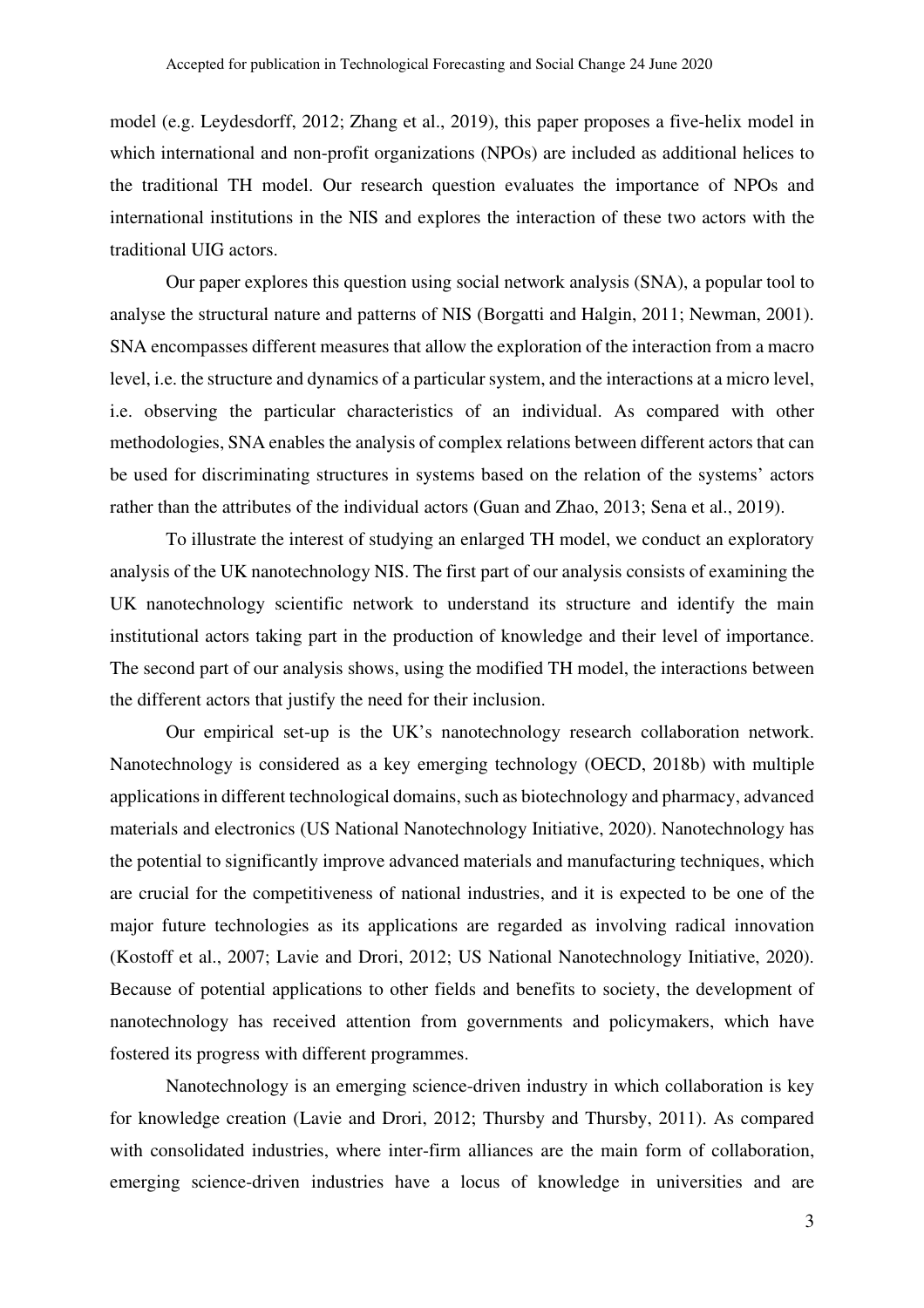characterized by the collaboration of teams of scientists (Darby and Zucker, 2005; Lavie and Drori, 2012; Thursby and Thursby, 2011). Thus, our study uses co-authorship information on scientific publications, which allows the exploitation of the multimodal structure of publication data. Scientific publications are established indicators of knowledge generation, which contain information on the innovation process and the intensity of collaboration between different actors (Graf and Kalthaus, 2018). Moreover, publications are widely used in the Triple Helix literature as indicators of collaboration in the knowledge generation process (e.g. Guan and Zhao, 2013; Leydesdorff and Sun, 2009; Park and Leydesdorff, 2010; Zhang et al., 2019).

This paper provides important insights for scholars and policymakers alike. First, our paper contributes to the existing NIS literature by highlighting the increasing complexity of the NIS and by including two additional dimensions to the traditional TH model. The inclusion of these two dimensions provides a better and more comprehensive tool to understand the interaction of the different actors forming the NIS. Second, by examining the structure of the network and the role of the different institutional actors in it, we are able to uncover the main strengths and weaknesses of the emerging innovation system in nanotech.

## **2. LITERATURE REVIEW**

### **Networks of scientific collaboration**

Knowledge generation is a cumulative and interactive process, in which the interactions and connections between different actors are key for the exchange and diffusion of knowledge (Powell et al., 1996). The collaboration between different entities and actors has increasingly become an important mode of knowledge generation across different science-based disciplines (Wuchty et al., 2007). External links that provide access to knowledge are crucial for the innovative performance of firms. This is particularly true in high-tech sectors, in which the complex and fast-evolving knowledge bases impede individual entities to keep up with the technological developments (Cantner and Rake, 2014). This rise in collaboration has been facilitated by the increasing specialization and division of labour arising from the cumulative and dispersed nature of knowledge (Graf and Kalthaus, 2018; Fleming and Sorenson, 2004). Collaboration is also a means for different actors (such as academia, public research institutes and corporations) to pool, interchange and develop ideas, knowledge and other resources, and to reduce technological, market, financial and operational risks (Cantner and Rake, 2014; Powell et al., 1996).

Previous research has noted the relevance of collaboration for knowledge creation, pointing out that innovation output resulting from this collaboration tends to be more valuable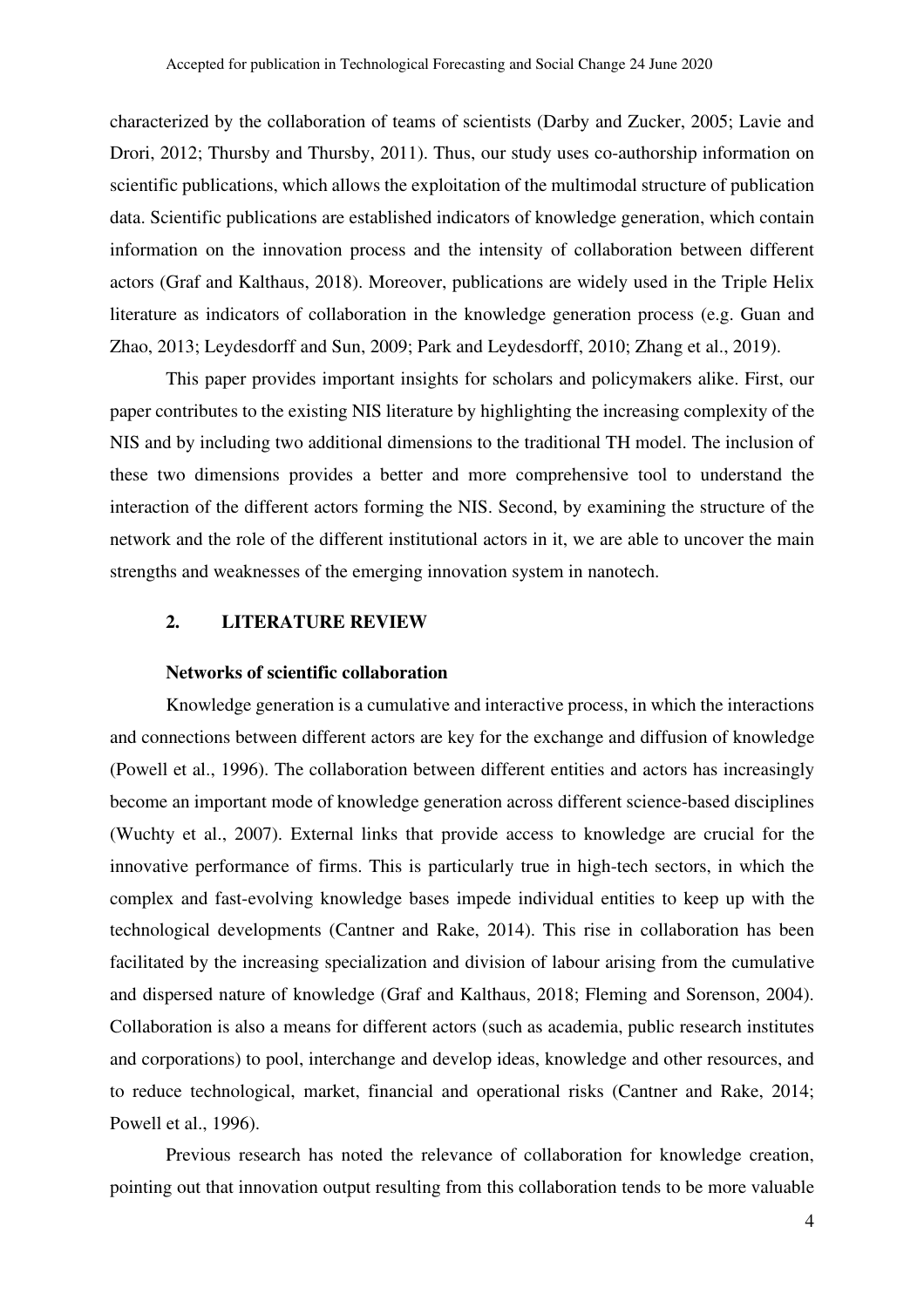than that generated in isolation (Wuchty et al., 2007). This is because innovation is a process of recombination in which firms can benefit from the input gained through interactions with partners in the form of knowledge spillovers (Fleming and Sorenson, 2004). A fruitful collaboration that has gained a lot of attention is that of universities and businesses. For instance, previous studies have explored how top universities (Stanford University, the MIT and the University of Cambridge) have contributed to the growth of high-tech economies throughout the different interactions (i.e. providing well-educated graduates, engaging in joint research or conducting commissioned research and consultancy work for firms) with the industry (Christopherson et al., 2008).

Traditionally, collaboration was understood and explored in the framework of strategic alliances, in which trust, similarity of partners and governance were key elements in successful collaborations (e.g. Dyer and Singh, 1998; Gulati, 1995). However, more recent research noted that the type of collaboration that promotes knowledge generation is to a large extent determined by the level of maturity of the industry (Lavie and Drori, 2012). In emerging industries, an alliance perspective is more relevant in knowledge application contexts, while knowledge generation is more associated with universities (Lavie and Drori, 2012). For example, in the area of nanotechnology, an emerging science-driven industry, knowledge creation is driven by the collaboration between teams of university scientists rather than interfirm alliances (Lavie and Drori, 2012). The aggregate structure of these collaborations and interactions can be analysed in so-called knowledge networks (Graf and Kalthaus, 2018). Knowledge networks are best represented by co-authorship networks, where institutions such as academia, public research institutes and corporations are connected to each other by joint publications (Graf and Kalthaus, 2018). Co-authorship represents an explicit product of scientific collaboration and a particular type of network of scientific collaboration for knowledge generation (Knights and Scarbrough, 2010). Publications have been reported to be the dominant channel of knowledge flows across actors (Nelson, 2009).<sup>1</sup> Scientific publications are a key channel for knowledge diffusion and exchange in industries like nanotechnology that take advantage of basic science and research conducted by universities (Lavie and Drori, 2012). While in universities and public research organizations publications are a common output, corporations might be less likely to publish as doing so will imply openly sharing knowledge (Nelson, 2009). Nevertheless, in emerging industries firms engage in significant publishing activities since the need to be embedded in inter-organizational sharing networks outweighs the

<sup>&</sup>lt;sup>1</sup> Previous studies have suggested that patents and patent citations may fail to capture both inventive and innovative activities (Brouwer and Kleinknecht, 1999; Nelson, 2009).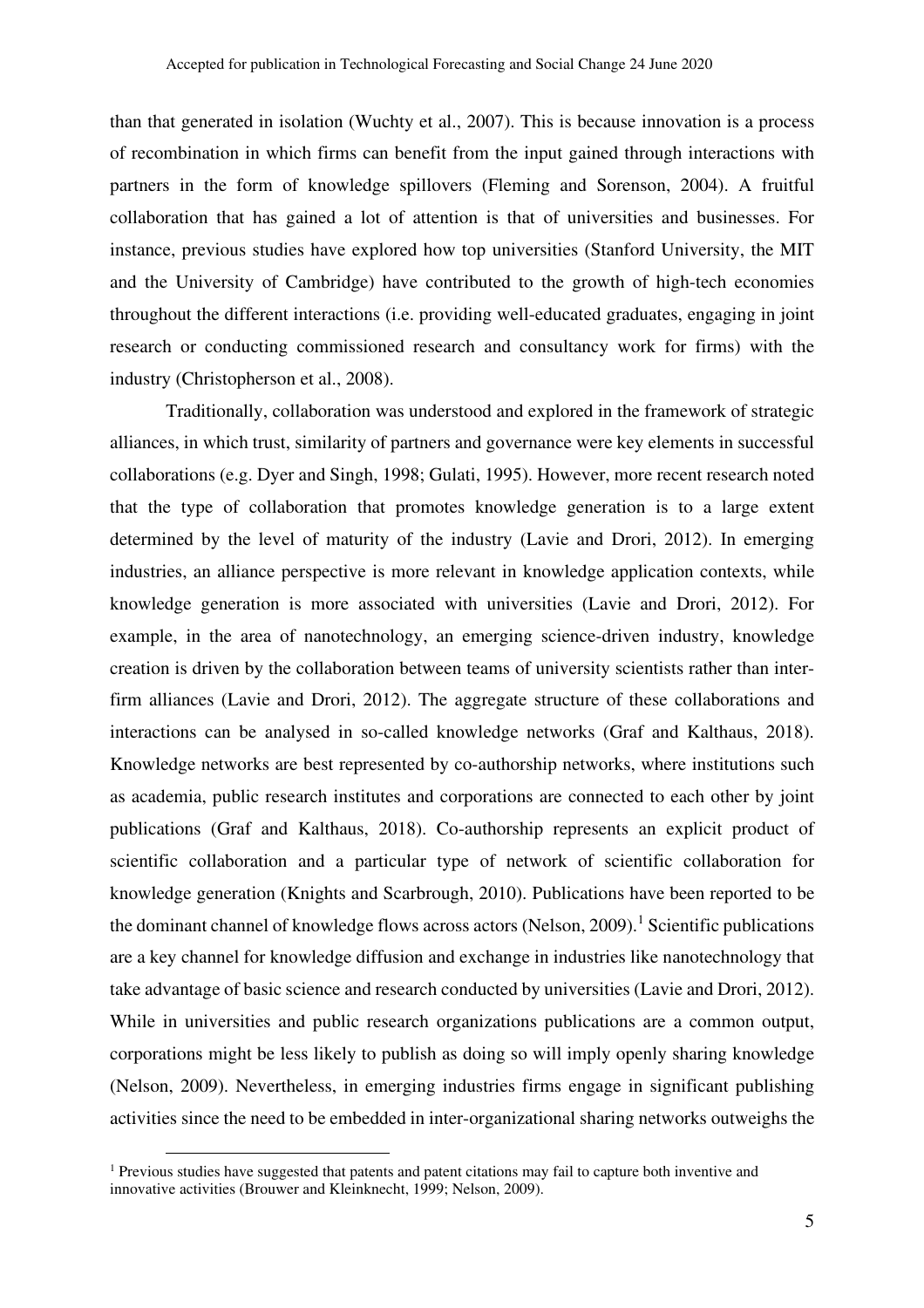disadvantages of revealing important information to competitors (Nelson, 2009; Powell et al., 1996). For instance, for nanotechnology, Darby and Zucker (2005) indicate that large corporations encourage their scientists to publish, while Li et al. (2015) also note an active participation of SMEs in publication activities.

### **The National Innovation System and the Triple Helix model**

The innovation systems literature has examined the dynamics of these interactions and scientific collaborations among different economic actors (e.g. universities, governments, industry, users or suppliers). The NIS is the network of institutions, both in the private and public sector, with the aim of interacting, importing, modifying and diffusing new technologies (Freeman, 1987, p.1). It understands innovation as a sophisticated and complex process in which different elements of the system, e.g. corporations, end-users, universities or public research institutes, are linked to each other, enabling the sharing of knowledge and the mutual support for innovation activities (Lundvall, 1992). The NIS is composed of the linkages and flow of information among the different actors of the system in relation to the generation of ideas and the innovation process (Lundvall, 2007).

The importance of NISs as engines for innovation has been highlighted in the literature, in particular with reference to emerging technologies and innovations (Nelson, 1993; Lundvall, 2007), and has been addressed by different governmental policies that have aimed at connecting different actors of the economy. For instance, governmental policies are increasingly aimed at engaging universities with the corporate sector, which is believed to promote economic growth and innovation (Christopherson et al., 2008). Successful examples of these policies are "Silicon Valley" and "Route 128" in the US, or the "Cambridge phenomenon" in the UK. Similarly, scholars have emphasized the role of universities as sources of new knowledge, with particular relevance in the fields of science and technology (Etzkowitz and Leydesdorff, 2000), which has generated links with the industry (Rothaermel and Thursby, 2005).

The structure of the NIS can be examined through the TH framework (Etzkowitz and Leydesdorff, 2000; Leydesdorff and Meyer, 2006), which depicts the relations between universities (U), firms (I) and government (G). In the TH context, the interactions in the UIG network build a knowledge infrastructure that represents the core of knowledge-based innovation with knowledge circulating among the three actors, fostering the creation of new technologies and knowledge-based innovations (Park and Leydesdorff, 2010).

Etzkowitz and Leydesdorff (2000) classified the interactions of UIG actors into three configurations, as shown in Figure 1. The first institutional arrangement, *the etatistic model* or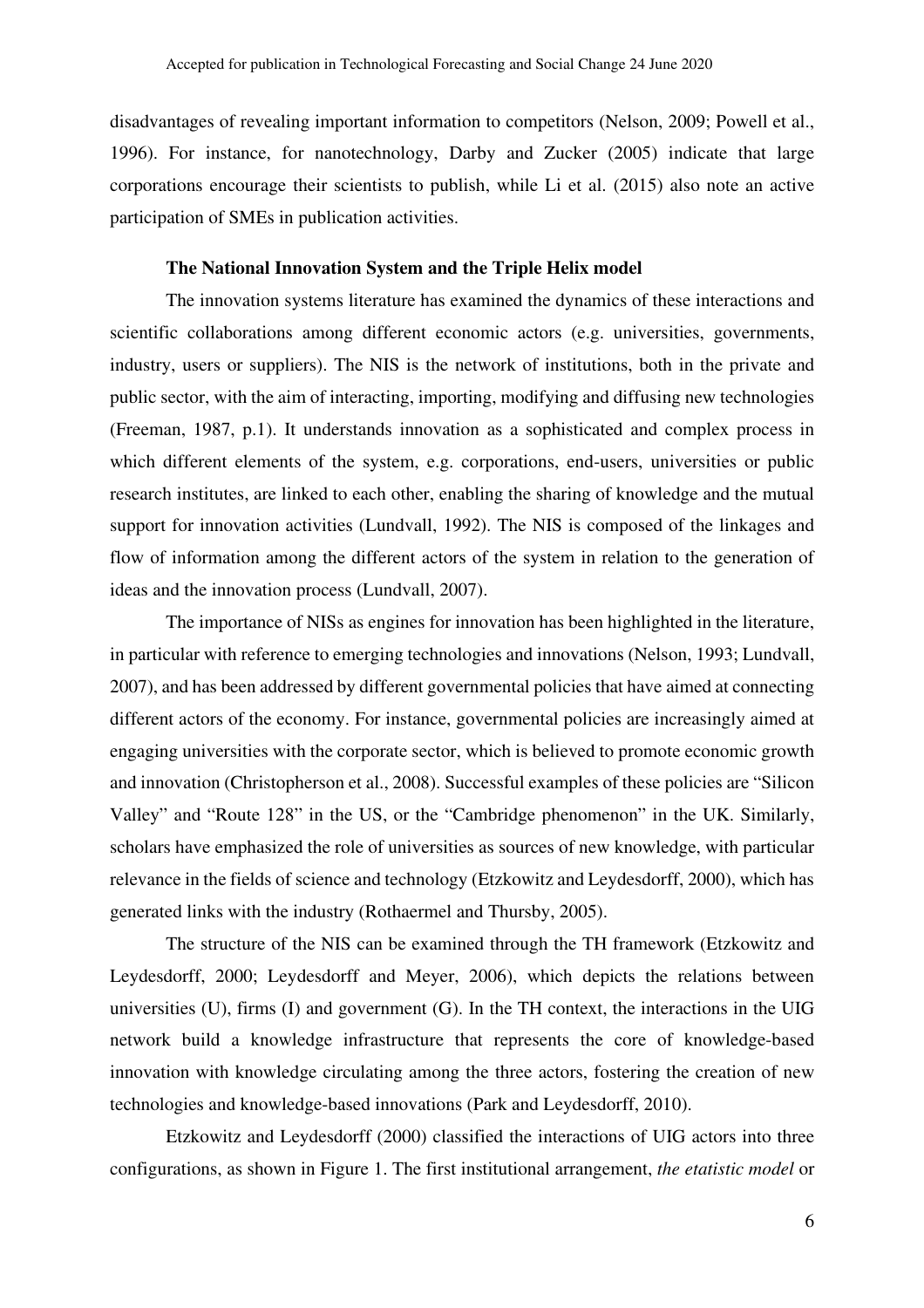*Triple Helix I*, is a top-down approach to innovation, whereby the government oversees universities and industry and directs the relations between them. In this set-up, the lack of bottom-up initiatives makes it difficult to stimulate innovation at universities and industries (Park and Leydesdorff, 2010). This model is typical of the former Soviet Union, some European countries such as France, and countries in Latin America. The second configuration is the *laissez-faire model* or *Triple Helix II*, where the three actors are clearly split from one another with strong boundaries and highly limited relations. In this set-up, the industry has the leading role in the generation of innovations, with government and universities having secondary roles. This model is characteristic of the US or the Swedish economy (Park and Leydesdorff, 2010). Finally, the *Triple Helix III model* is an interactive configuration, with dynamic interactions between the three actors and overlapping institutional spheres. This kind of set-up leads to the emergence of hybrid organizations, such as incubators, university spin-offs or strategic alliances, at the interfaces (Park and Leydesdorff, 2010). This type of model has been shown to lead to the most desirable outcomes in terms of knowledge production and generation, and it has been encouraged by governments with the implementation of policies that range from financial assistance to the introduction of specific laws such as the Bayh-Dole Act in the USA (Park and Leydesdorff, 2010).

Previous studies have used the TH framework to explore a wide array of questions ranging from the interaction of the different actors to the application of the TH model to regional setups, comparisons across countries and the performance of the NIS. For example, some studies explore the UIG interactions from the viewpoint of universities to determine the role of UIG contexts in determining the performance of the third role of universities (Kapetaniou and Lee, 2017) and the role of universities in knowledge exchanges in UIG interactions (Chen and Lin, 2017). Other studies have focused on the outcomes of TH interactions; for instance, on the success of Israeli high-tech clusters (Wonglimpiyarat, 2016), on the overall performance of national research in South Korea (Park and Leydesdorff, 2010), on the emergence of regional entrepreneurial ecosystems (Brem and Radziwon, 2017) or on the scientific performance of research institutes in China (Zhang et al., 2019). Another strand of literature has explored the nature of UIG interactions, looking, for instance, at synergies in different geographical, technological and organizational levels (Leydesdorff and Porto-Gomez, 2019), or the R&D network interactions in Korea (Kwon et al., 2012; Lee and Kim, 2016). Some authors have also applied the TH model to regional contexts in order to understand the role of the different actors as well as the UIG interactions in, for example, Wales (Pugh, 2017) or southeast Norway (Elvekrok et al., 2018).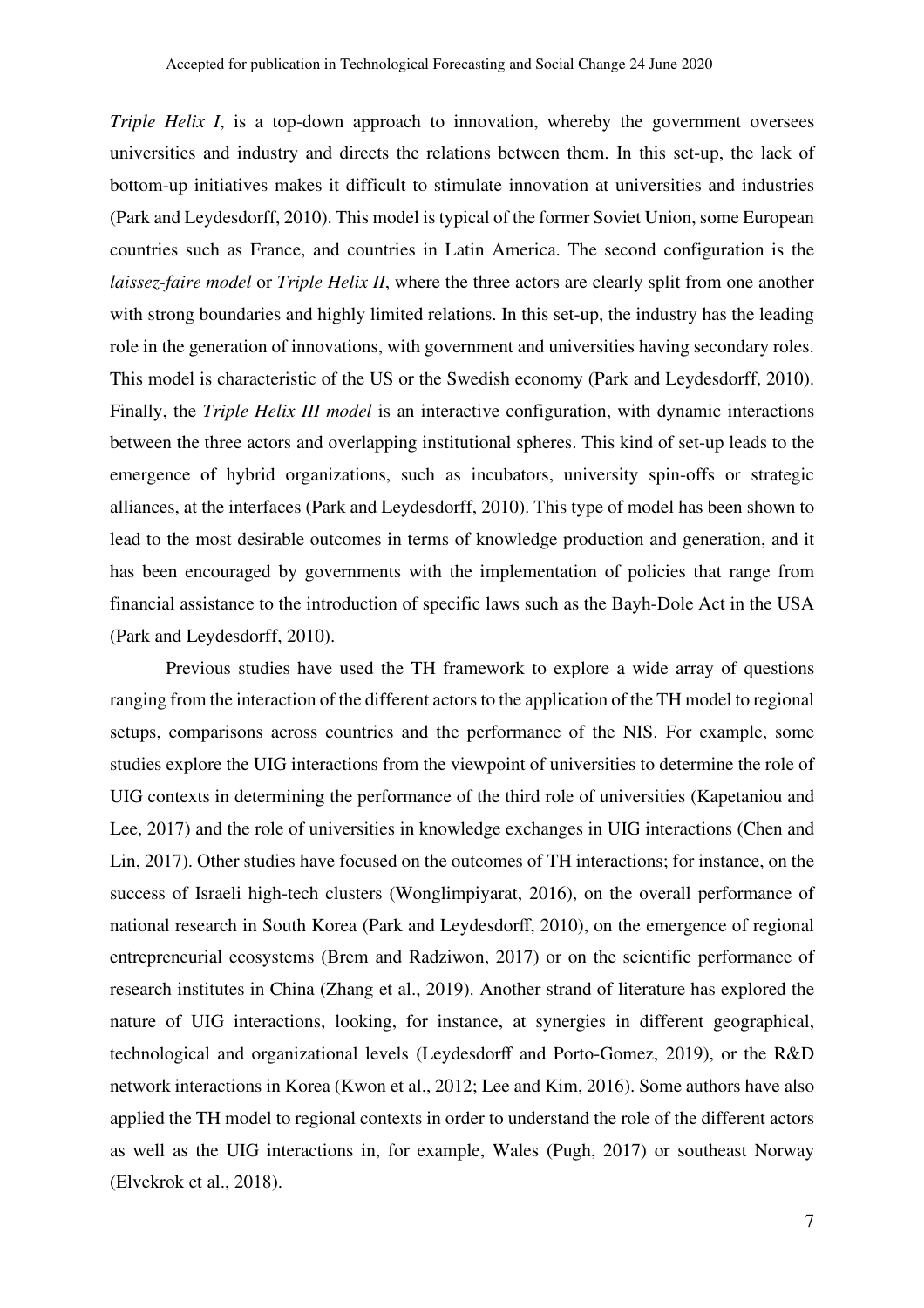## **An extension of the TH model: international and NPO actors**

Recent studies have highlighted the need for an extension of the TH model to include additional dimensions (Leydesdorff, 2012). As a consequence, several studies have moved towards Quadruple and Quintuple Helix models that embed different dimensions of the NIS, such as citizens and stakeholders (Hoglund and Linton, 2018; McAdam and Debackere, 2018), the environment (Carayannis et al., 2018; Gouvea et al., 2013) or international institutions (Kwon et al., 2012; Leydesdorff and Sun, 2009; Lew et al., 2018). Our research question evaluates the importance of international institutions and NPOs in the NIS and explores the interaction of these two actors with the traditional UIG actors.

The increasing permeability of geographical borders has promoted the mobility and circulation of people, knowledge and capital, allowing the internationalization of R&D and increasing the interrelation of innovation across countries (Binz and Truffer, 2017). International collaboration has attracted particular attention in the last few years due to the spectacular rise in the number of such collaborations (Wagner et al., 2019). Pushed by the increase in global competition and the fast pace of technological changes, international R&D collaboration has become a critical way for countries and individual organizations to foster and maintain innovation competitiveness (Chen and Lin, 2017). Previous literature has linked higher citations, higher output and elite scholars with international collaborations (Wagner et al., 2019). In the context of the TH model, existing studies incorporating international actors as a fourth helix have found that international collaboration has had a substantial effect on the dynamics of interaction between the traditional UIG actors. For example, Leydesdorff and Sun (2009) find the international dimension to be a source of synergy, but also a source of uncoupling in the UIG interactions of Canada and Japan. For Italy (in the region of Trentino), Lew et al. (2018) find that international connections play a key role in the acquisition of knowledge and resultant innovations by the local industry. Finally, Kwon et al. (2012) find that R&D bilateral international collaborations between universities and industry increased in Korea, but at the expense of the created synergies not being harvested at national level.

The emergence of the organized civil society and of non-profit organizations, as manifestations of broader social movements, has transformed the economic landscape. NPOs were born as a response to government and market failures in the provision of public goods (Steinberg, 2006). NPOs represent a central part of the social context of modern economies due to their engagement in large-scale social issues (Zimmermann, 2002) and their key role in the delivery of services to society (Al-Tabbaa et al., 2019). NPOs operate in a wide range of fields such as education, health, culture, science or environment (Doh and Teegen, 2002). In the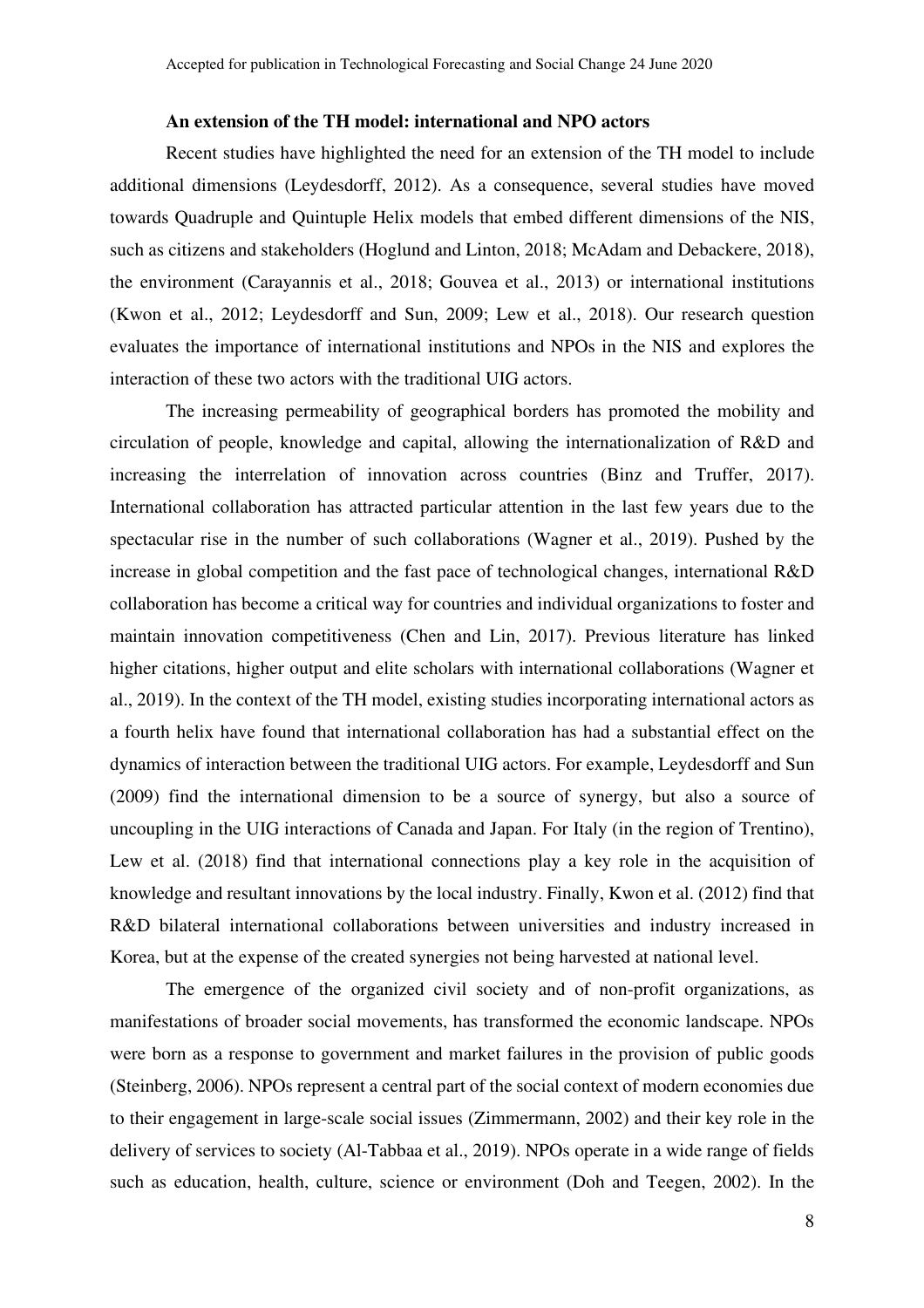business and economics literature, NPOs are considered as one of the key actors in the global economy, together with corporations and governments (Kourula, 2010).

NPOs are essentially different from government and businesses in their innovationrelated characteristics (Fyvie and Ager, 1999). Firstly, NPOs deviate from businesses in their concerns and objectives as well as the values and culture by which they operate (Doh and Teegen, 2002). As compared with businesses, the vision of NPOs is not based on financial targets for the organization but rather on the mission of the organization itself (Doh and Teegen, 2002). While businesses are profit-centric and competitive-driven and conduct innovation as a way to access higher revenues for firms, NPOs are socially driven, participative and cooperative, and profit is not an incentive to conduct innovation (Al-Tabbaa et al., 2019; Fyvie and Ager, 1999). Secondly, while governments are characterized by centralization, bureaucracy and control, NPOs are characterized by flexibility and non-hierarchical values and relationships that affect the way in which innovation is conducted (Edwards and Hulme, 1994). NPOs also differ from governmental bureaucracies in that the purpose of NPOs has to be embraced by contributors/supporters and does not need to be debated and established through the collective political process (Doh and Teegen, 2002). From a stakeholder theory perspective, NPOs are considered discretionary stakeholders, with the attribute of legitimacy but without power or attention over businesses, as compared with the high levels of power and attention represented by governments (Holmes and Smart, 2009).<sup>2</sup>

Previous studies in the public administration literature have also explored and acknowledged the collaboration between NPOs and governments or corporations (Furneaux and Ryan, 2014; Salomon and Toepler, 2015). In this regard, while previous studies have recognized the role of NPOs as actors of the NIS (Holmes and Smart, 2009), no studies have included NPOs as formal actors in the TH model. NPOs have been acknowledged as actors in R&D networks in a few works, such as Wen and Kobayashi (2001) or, more recently, Lew et al. (2018), and as contributors to innovation (Zimmermann, 2002). The contribution of NPOs to R&D and innovation has been widely praised in the pharmaceutical industry, where NPOs have been pioneers in the research of gene therapies and rare diseases (Jarosławski and Toumi, 2019). For-profit firms lack the commercial incentives to develop and research treatments for

 $2\,$  As noted by the John Hopkins Comparative Nonprofit Sector Project, in western economies there is a significant financial tie between governments and NPOs as public funding represents a significant source of NPOs' budgets. However, these monetary contributions have not been found to be detrimental to the independence of NPOs (AbouAssi and Bies, 2018), with previous studies not finding an effect of this resource dependence on NPOs' missions or goals (Fraussen, 2014; Verschuere and De Corte, 2014).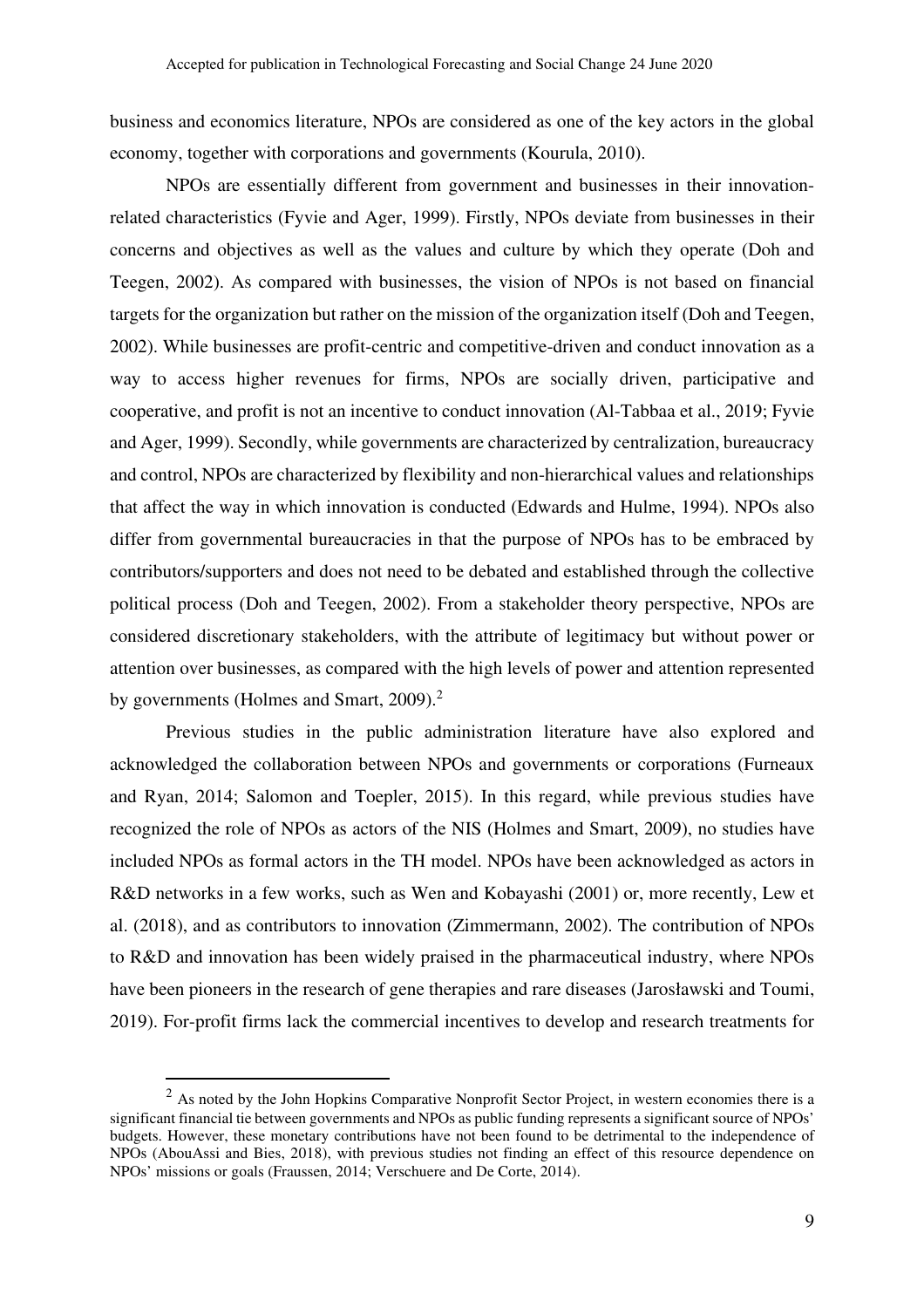rare diseases (i.e. diseases that affect small portions of the population) as the R&D investment is high but the potential profits are low due to the limited number of potential users (Jarosławski and Toumi, 2019).

#### **3. DATA AND METHODOLOGY**

#### **Context: the UK nanotechnology sector**

Broadly speaking, nanotechnology is the set of technologies that enables the manipulation, study or exploitation of very small (typically less than 100 nanometres) structures and systems as well as the incorporation of these structures into applications (OECD, 2018b). Nanotechnology is considered a key emerging technology (OECD, 2018b) with multiple applications in different technological domains, such as biotechnology and pharmacy, advanced materials and electronics, which has a wide range of applications, such as new cancer therapies, improving the efficiency of fuel production, detecting biohazards or improving the transportation infrastructure (Alencar et al., 2007; US National Nanotechnology Initiative, 2020). Nanotechnology has the potential to significantly improve advanced materials and manufacturing techniques, which are crucial for the competitiveness of national industries, and it is expected to be one of the major future technologies as its applications are regarded as involving radical innovation (Kostoff et al., 2007; US National Nanotechnology Initiative, 2020). The global market for nanotechnology has been growing in the last couple of years at a rate of almost 20% annually, with an estimated market of over USD 90 billion in 2019 (European Commission, 2018).

Because of potential applications to other fields and benefits to society, the development of nanotechnology has received attention from governments and policymakers, which have fostered its progress with different programmes (Lavie and Drori, 2012). Since 2000, governments around the world have invested over USD 67 billion in nanotechnology, and it is estimated that in 2015 the investment (including also private investment) reached a quarter of a trillion (European Commission, 2013). For instance, the EU highlights nanotechnology as one of the four key enabling technologies (KETs), essential to the competitiveness and new market expansion of EU industries, and supports and prioritizes the development of nanotechnologies in the Horizon 2020 framework (European Commission, 2018). As an enabling technology, nanotechnology is relevant to different pillars of the EU's Horizon 2020 programme (H2020) and helps to address some of the EU's key societal challenges, such as medical needs of an ageing population, more efficient use of resources and development of renewable energies (European Commission, 2018). Nanotechnology projects represent about 8.8% of H2020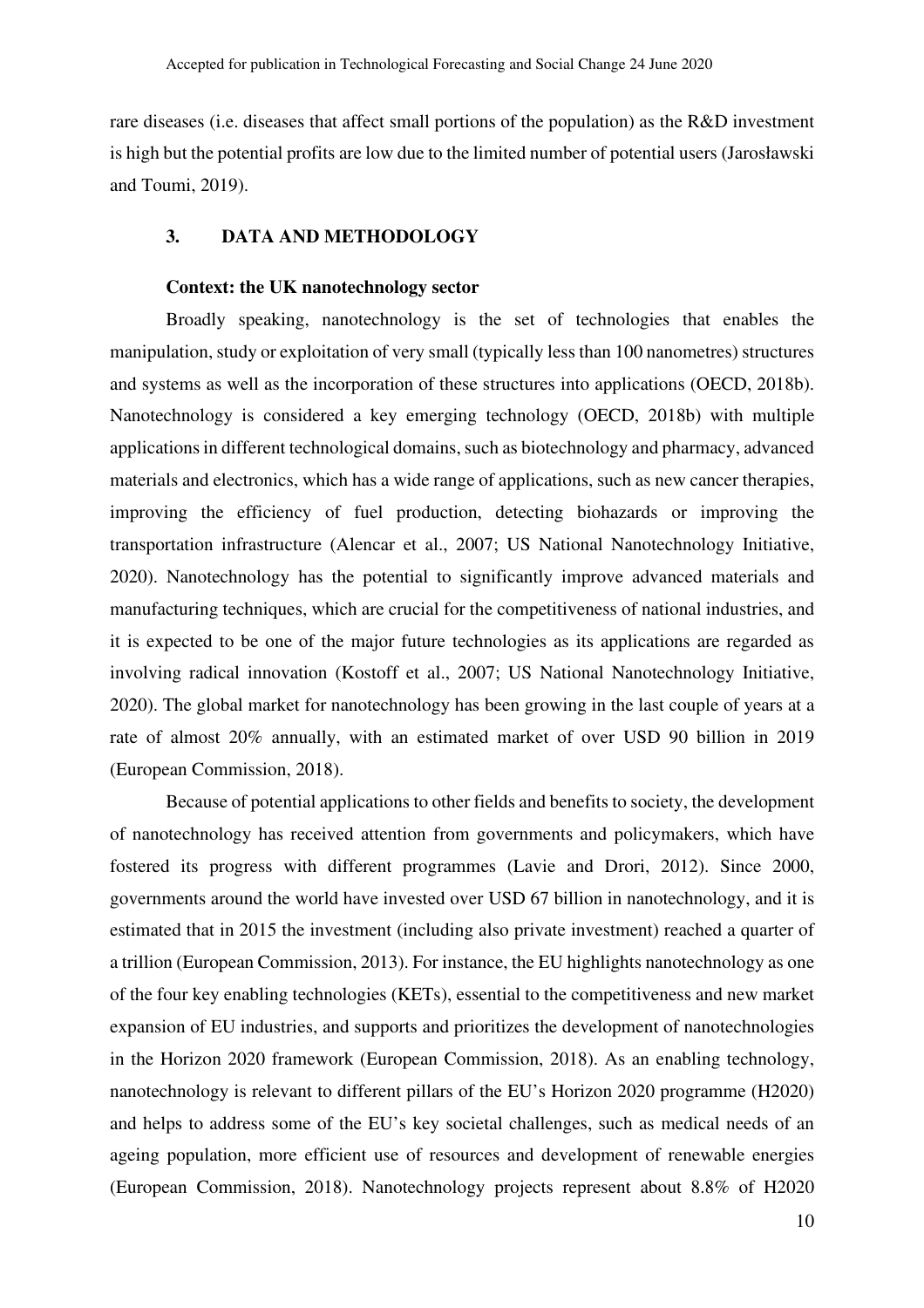programmes, which are mostly dominated by universities (44% of projects), governmental research institutes (30%) and industry (23%) (European Commission, 2018).

In this context, the UK stands out as a leading European power in terms of research and development of nanotechnology (Goves, 2013; Munari and Toschi, 2011). The UK possesses a large base of firms dedicated to nanotechnology, having the second-largest number of nanotechnology firms in Europe after Germany (Materials UK, 2010). Companies such as 2- DTech, BREC Solutions, Efficiency Technologies, Graphitene and Phase Focus are at the forefront of nanotechnology production. The UK has shown a strong patenting and publication record in the field of nanotechnology, leading the EU rankings with Germany, as well as being among the top world nations after China, the US, South Korea and Japan. While the US and China alone produce 50% of all publications in nanotechnology, the UK follows closely behind South Korea (8.1%), Germany (7.6%) and Japan (7.4%) with 5.1% of total publications in nanotechnology (Web of Science, 2019).

#### **Data**

For our empirical analysis, we make use of data in publications in the field of nanotechnology extracted from the Web of Science databases (Web of Science, 2019). We measure collaboration with co-authorship networks at the organizational level, i.e. we evaluate the meso-structure of scientific collaboration networks (Graf and Kalthaus, 2018). As indicated in the literature review, while there are different products of collaboration, scientific publications are the best indicator of collaboration in the knowledge generation process of emerging industries such as nanotech. In the context of the Triple Helix model, co-authored publications have been widely used and validated as a proxy for the dynamics of collaboration (e.g. Guan and Zhao, 2013; Leydesdorff and Sun, 2009; Park and Leydesdorff, 2010; Zhang, 2019).

We identify the relevant publications for the construction of the network using the Web of Science categorization by selecting journal articles in English that belong to the category "Nanoscience & Nanotechnology". Our search is limited to the period 1977–2018, and to those papers for which at least one of the affiliations of the authors is in the UK. This provides a total of 19,437 publications. This data was processed and manually checked to identify basic information such as journal, publication date, keywords and research areas, authors' affiliations and type of organization (university, government, industry, NPOs and foreign institutions), citations and usage count. We removed those publications for which it was not possible to obtain data on the affiliation for at least one of the authors, with a resulting sample of 17,868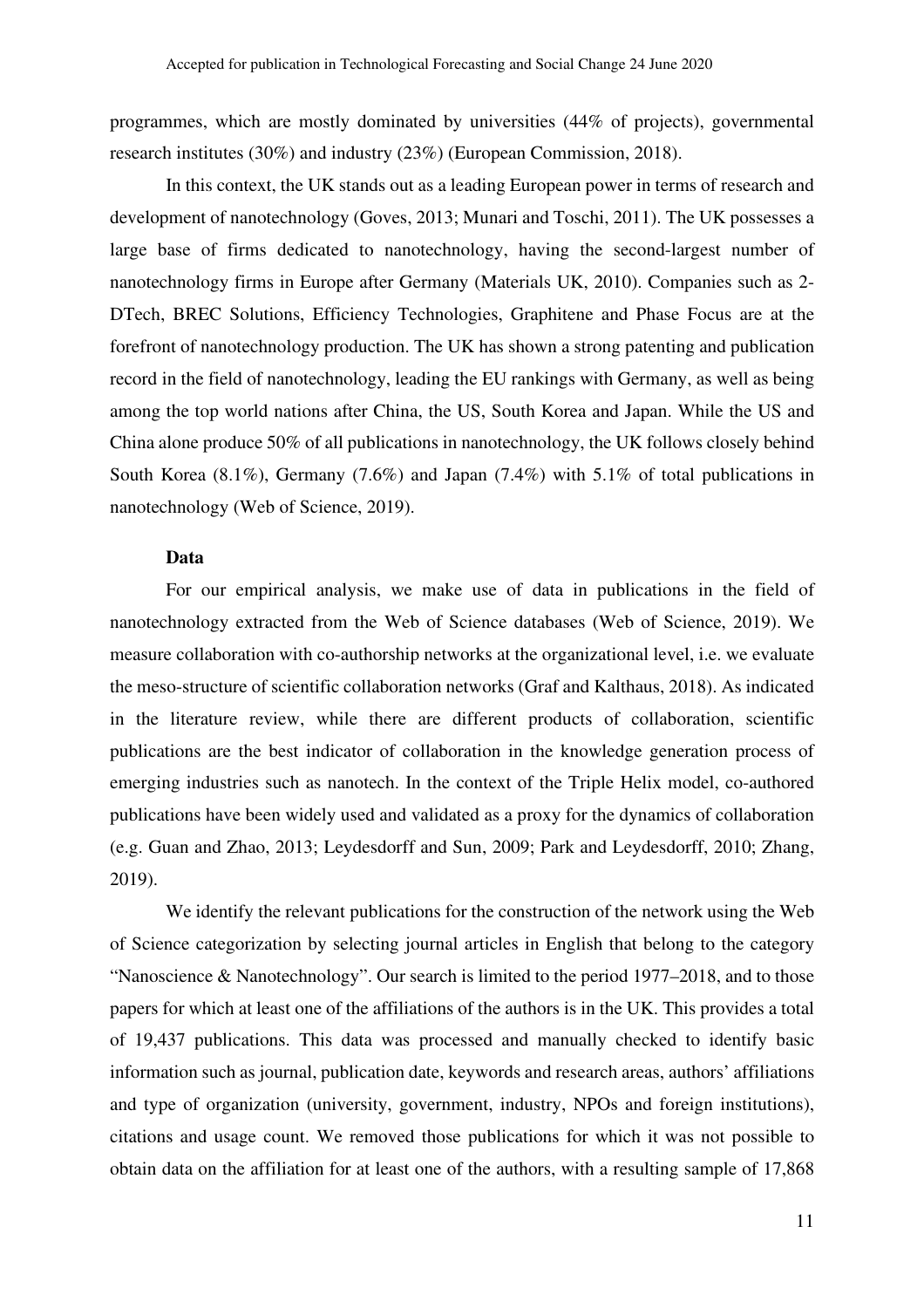publications, which corresponds to 2,823 different institutions and 47,522 authors (see Table 1 for a full description). The number of publications is unevenly distributed throughout the period of interest. As shown in Figure 2, the number of publications in the field of nanotechnology increased exponentially since the early 2000s, with the number of publications per year doubling every five years to reach over 1,900 in 2018.

### **Methodology**

To understand the interactions between different actors in the NIS, we rely on social network analysis and the extended TH model.

#### *Social network analysis*

Social network analysis (SNA) has been particularly popular among economics and management scholars to study collaboration networks, knowledge spillovers or the development of technologies (Arranz et al., 2020). SNA is an excellent tool for understanding and disentangling the complex relations between different economic actors as it allows the distinguishing of structures in the NIS according to the relations between the system's components, rather than the attributes of individual cases (Newman, 2001; Guan and Zhao, 2013). A network analysis approach can help with understanding the evolution of the interactions and relations that make up the NIS (Sena et al., 2019). Modelling the interactions of UIG, foreign and NPO actors as a complex network allows the examination of NIS properties and the assessment of the effect of those interactions on the overall performance of the NIS and the performance of individual actors within it (Sena et al., 2019). Moreover, SNA understands observed structures and attributes of the networks as pathways for information exchange and partnership development, which is of interest to researchers studying the interactions of the NIS (Sena et al., 2019).

A network can be defined as a set of nodes connected by a set of links (Borgatti and Halgin, 2011). For the NIS network, the nodes are the different institutions (UIG, foreign and NPOs) undertaking research and publishing papers, and the links are formed through the coauthorship of papers, so that two institutions are connected if their researchers have published a paper together.

For each year in our dataset, we construct a matrix in which we record all the possible co-authorship relations between all the institutions in our dataset. The adjacency matrix (A) records the existence of a co-authorship relation between a pair of institutions; for a given entry  $a_{ii}$  of the adjacency matrix *A*,  $a_{ii}=1$  if institution *i* and institution *j* have published a paper together in a particular year *t*, and a<sub>ij</sub>=0 otherwise (Newman, 2001; Jackson, 2008). Thus, our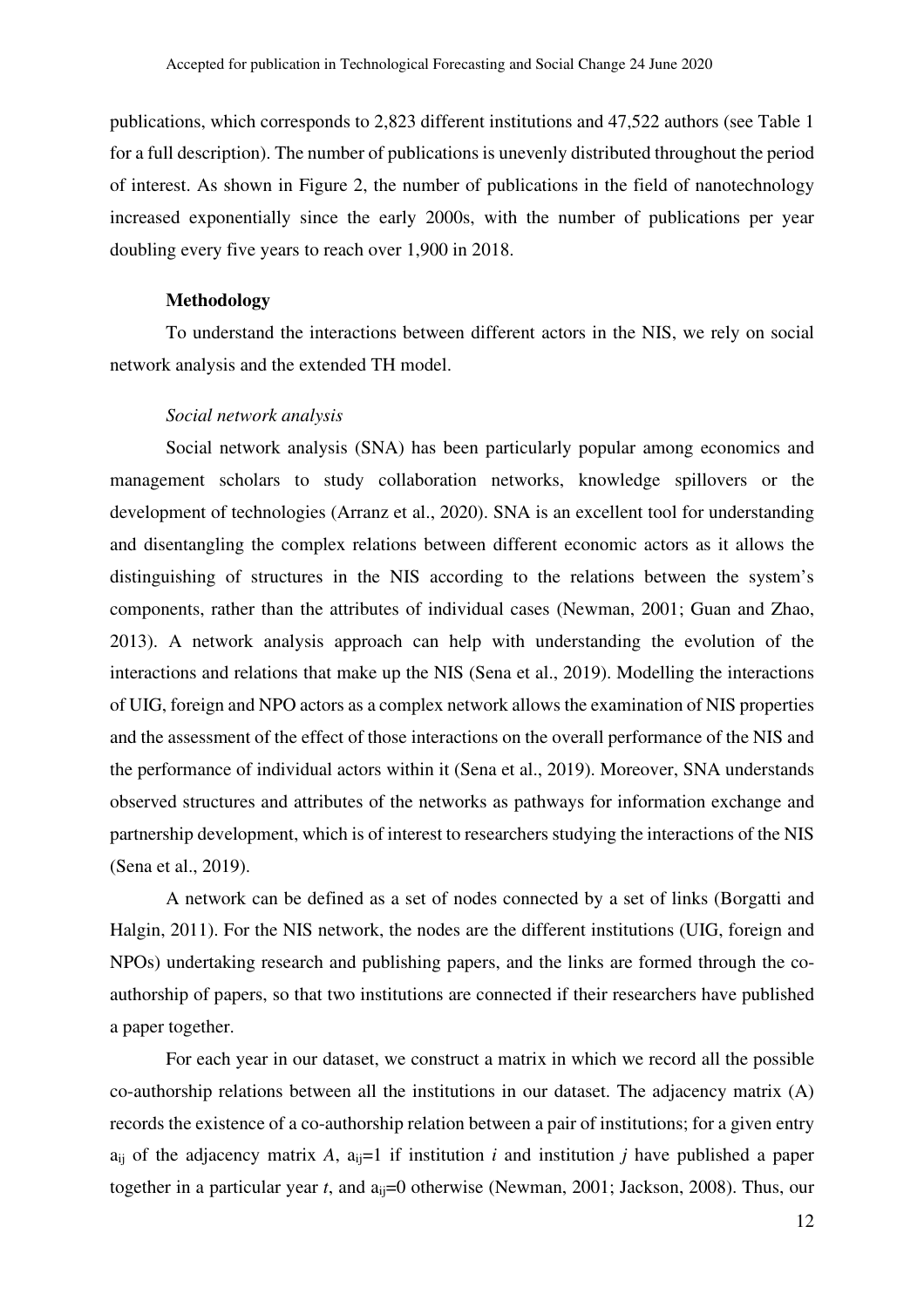network data consists of a sequence of  $N_t \times N_t$  adjacency matrices, for t=1977, …, 2018. The construction of the network, as well as the obtaining of indicators both at the network and node levels, is done with the software environment for statistical computing R, and in particular with the aid of the igraph library.

We analyse the network at two levels: first, at the aggregate level, where the aim is to characterize the overall network, paying special attention to the structure of the network, and second, at the node level, where the position of each institution in the network is studied, with centrality measures being the core of the analysis.

At the aggregate level, we explore the following measures: network density, graph centrality, network diameter, average path length, cliquishness and clustering coefficient. *Network density* quantifies the proportion of all possible connections that the network contains. It is the ratio between the actual number of links of the network and the total possible number of links, and it is calculated as the sum of all non-zero entries in the adjacency matrix divided by the total number of entries, *n(n-1)* (Newman, 2001).

*Graph centrality* indicates the extent to which the nodes in a network are close together (Freeman et al., 1979). It depicts the relative dominance of a node in the network by considering the magnitude to which the centrality of the most central point exceeds that of the other nodes in the network (Freeman et al., 1979). The perfect centralized network, often referred to as "star", has only a single node as a receiver/sender of information from/to the rest of the nodes in the network. This single node is connected to every other node in the network and acts as the intermediary between all the nodes, which are only connected to it and to no other node (Freeman et al., 1979). The centrality of a network, based on node degree, is defined in Freeman et al. (1979):

$$
C_D = \frac{\sum_{i=1}^{n} [C_D(p^*) - C_D(p_i)]}{n^2 - 3n + 2}
$$

Where  $C_D(p^*)$  is the largest value of degree centrality,  $C_D(p_i)$  is the degree centrality of node *i*, and *n* is the number of nodes in the network.

The distance between two nodes is the number of links in the shortest path (also known as geodesic path) between them (Jackson, 2008). The distance between a pair of institutions in the nanotechnology network is of interest as it determines the speed and costs of information and knowledge diffusion. Two of the main indicators of distance are the diameter and the average path length. The *diameter* of a network is the largest distance between any two nodes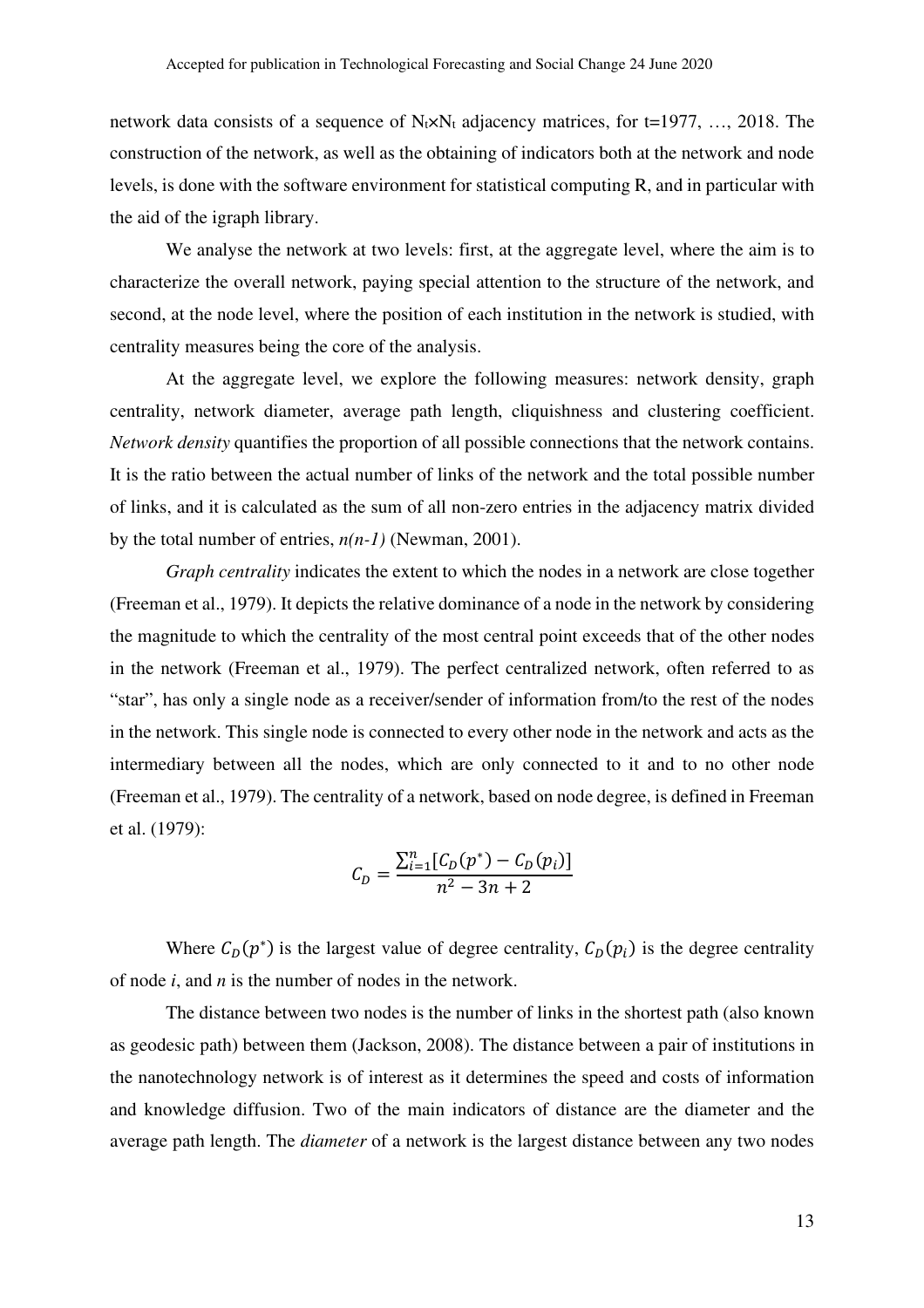(Jackson, 2008). The *average path length* or characteristic path length is the average over the shortest paths between all pairs of vertices (Jackson, 2008).

To understand the level of integration of the different institutions in the network, we employ the number of cliques and clustering coefficient measures. A *clique* is a subset of a network where every possible pair in the subset is connected by a link, meaning every node is connected to every other node via a direct connection (Jackson, 2008). The *clustering coefficient* or transitivity measures the probability that adjacent vertices of a node are connected (Newman, 2001). Newman (2001) calculates the clustering coefficient as the ratio of triples that form a triangle to the number of triples in the network. The clustering coefficient counts the number of institutions that share the same third-party institutions as co-authors.

At the node level, we study degree, betweenness, closeness and eigenvector centrality. *Degree centrality* assesses the number of links that each node has. It provides a measure of how connected a network is. Freeman et al. (1979) proposes a normalized measure of degree centrality, in which the node degree of each institution is divided by the theoretical maximum of links.

*Betweenness centrality* measures how important a node is in terms of connecting other nodes (Jackson, 2008). It is measured as the number of geodesic or shortest paths that go through a particular node computed in its normalized form, i.e. with a score in the range of [0,1] (Freeman et al., 1979):

$$
C'_B(p_k) = \frac{2C_B(p_k)}{n^2 - 3n + 2}
$$

where *n* represents the number of links in the network and  $C_B(p_k)$  is the sum of all partial betweenness of a particular node  $p_k$ . Note that when  $p_k$  is the only geodesic path connecting two nodes, the score  $C_B(p_k)$  is increased by 1, while if there are alternative geodesic paths, the score grows proportionately to the number of times that  $p_k$  is part of the alternative shortest paths (Freeman et al., 1979). From an information flow perspective, betweenness can be interpreted as measuring the potential a node has to control an information flow; for example, in the case of a star network, the central node, which connects every node in the network with others, has a relative betweenness value of 1, while the rest of the points have a score of 0.

*Closeness centrality* measures how easily a node can reach others (Jackson, 2008). It is defined as the sum of distances from that node to all other nodes in the network, where the distance is measured as the number of links contained in the shortest path (Freeman et al., 1979); in other words, it measures the number of steps required to reach every other node. The concept of closeness is related to the cost efficiency and time incurred in the transmissions of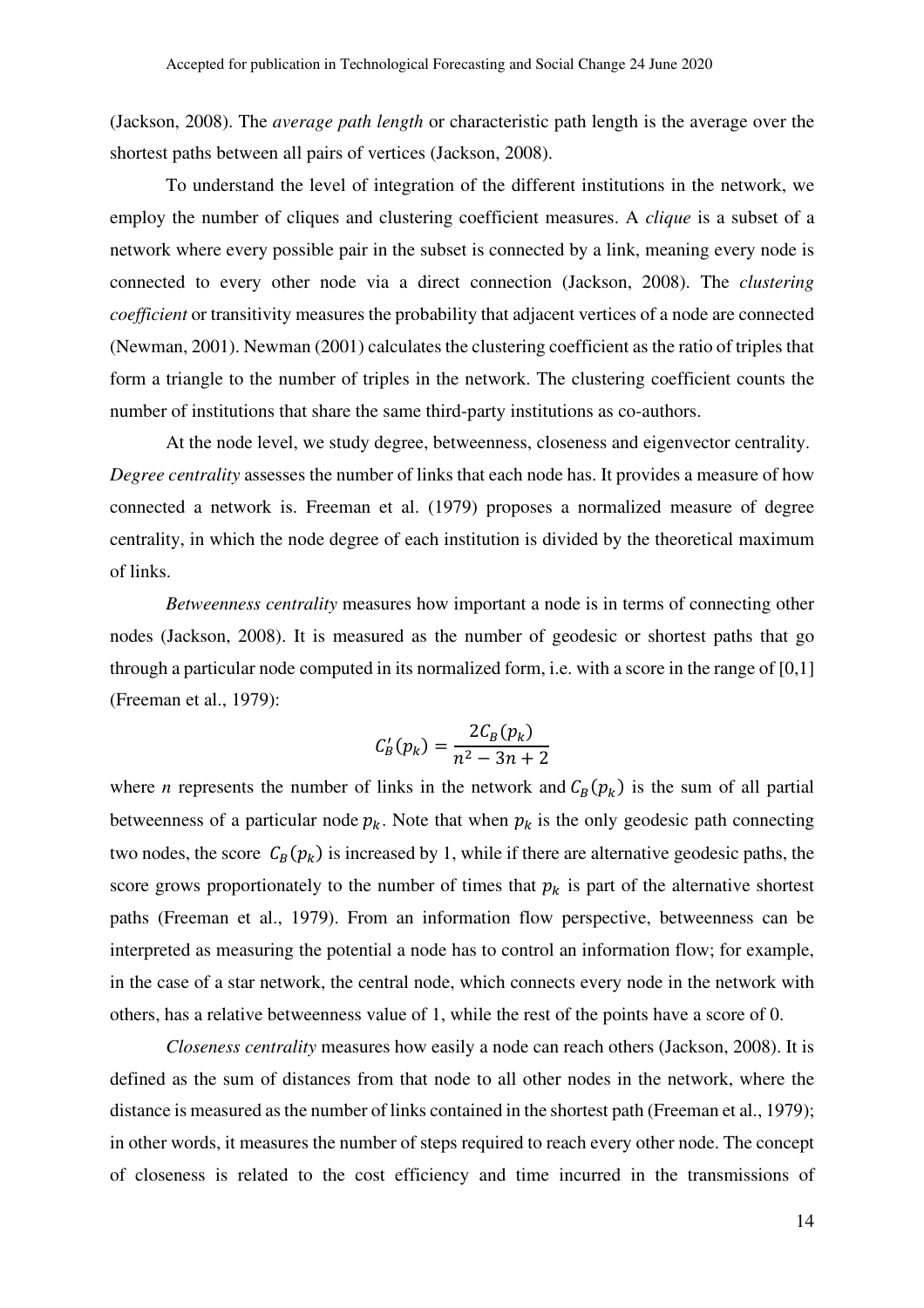information, where it can be interpreted as the expected time until the arrival of a particular piece of information that is flowing in the network (Newman, 2001). In this context, a node is considered as central if all of its shortest paths to every other node in the network are minimal so that it will tend to receive the information sooner than other nodes with lower scores (Sabidussi, 1966). Therefore, closeness is measured as the inverse of the sum of all geodesic distances from a particular node to all of the other nodes; a node is considered to be central if the score in closeness is high. Beauchamp (1965) refined this measure by normalizing Sabidussi's index:

$$
C'_{c}(p_k) = \frac{n-1}{\sum_{i=1}^{n} d(p_i, p_k)}
$$

where *n* is the number of nodes in the network, and  $\sum_{i=1}^{n} d(p_i, p_k)$  is the number of links in the geodesics connecting node  $p_i$  and  $p_k$ .

Finally, *eigenvector centrality* determines the centrality of a node in the network by exploring how important, central and/or influential the node's neighbours are. It is calculated with the values of the first eigenvector of the network's adjacency matrix. The values in the eigenvector are extracted from the centrality of the nodes to which a particular institution is connected to, that is, the centrality of a node is proportional to the sum of the centralities of the nodes it is linked to. Bonacich (1972) defines eigenvector centrality as the sum of the centrality of its neighbours:

$$
\lambda \mathcal{C}^e_i(g) = \sum\nolimits_j g_{ij} \mathcal{C}^e_j(g)
$$

where  $C^e$  denotes the eigenvector centrality associated with a network *g*, and  $\lambda$  is a proportionality factor. Eigenvector centrality identifies as central nodes those which are connected to many nodes, which are in turn also connected to many others.

### **4. ANALYSIS**

In this section, we explore the main characteristics of the networks formed by coauthorship of nanotechnology scientific papers and discuss the flows of information across different actors in the NIS.

#### **Network aggregate level**

The measures discussed below investigate the network from a macro level, describing its broad properties and structure.

We begin the analysis by looking at the evolution of the number of nodes and links of the UK nanotechnology co-publication network. It is worth noting that for the early years of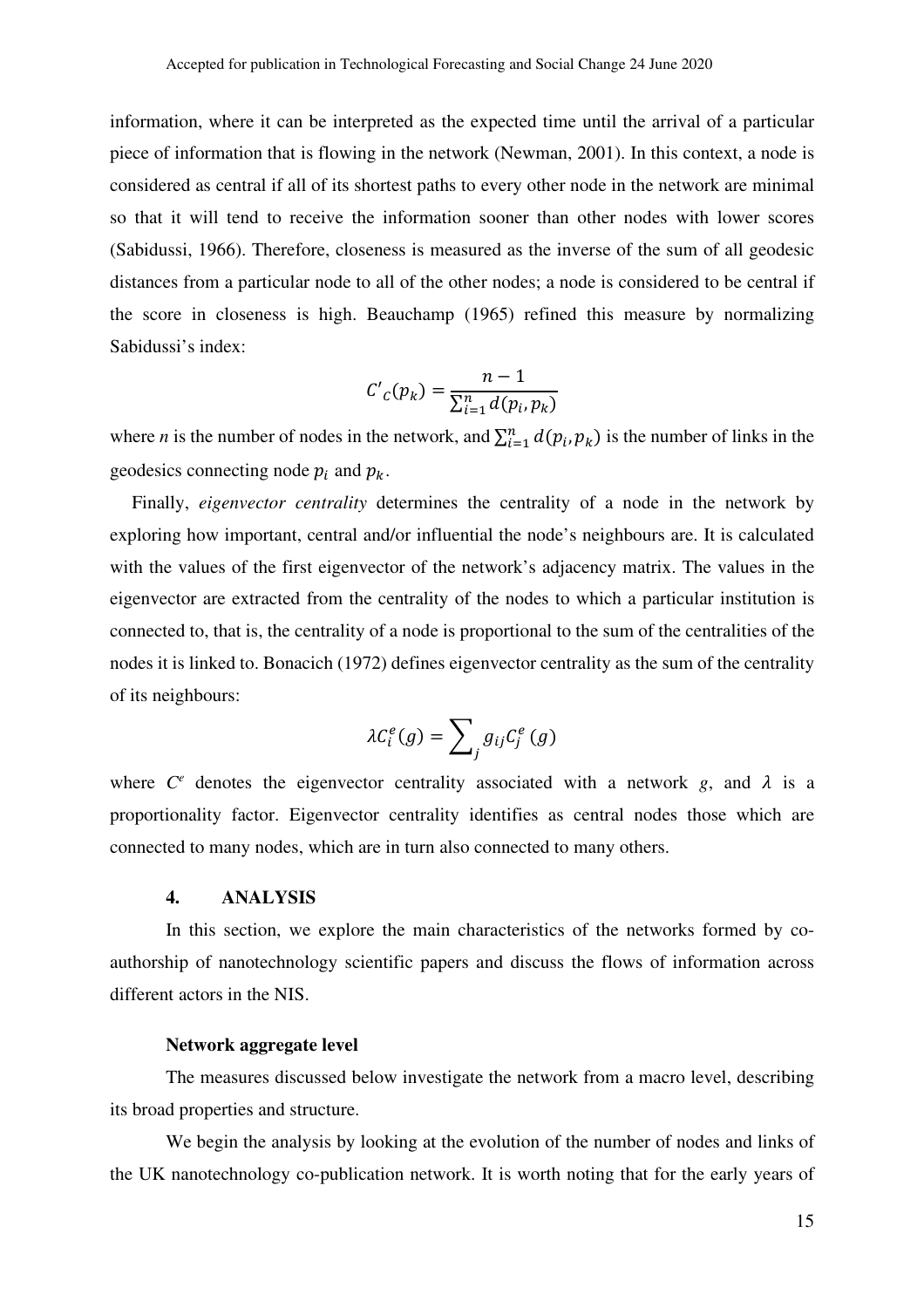our data (ca. 1977–1995), there are gaps in the network. This is because during those years there were no co-authored publications, which indicates the infancy of the nanotechnology field in those years. The network connections and number of publications take off from 1995 onwards. Taken as a whole, our network is one large component.<sup>3</sup>

Similar to the above-mentioned growth in the number of papers, our data also displays an exponential growth in the number of institutions publishing in the field of nanotechnology (with a total of 2,823 different institutions in the period of interest). While universities are responsible for the bulk of scientific output, from the 2000s onwards the industry, government and NPOs start to take part in nanotechnology research (Figure 3). Non-university institutions display similar levels of participation and similar evolution trends. Regarding the number of links, measured in co-authored papers, the growth in the number of collaborations also displays an exponential pattern. On average, two-thirds of these links are collaborations with foreign institutions (Figure 4). $4$ 

Figure 5 shows the evolution of graph centrality and network density. In the early years of our sample, there are very few connections and published papers in nanotechnology, which results in very erratic behaviour and few points in both series. From 1995 onwards, the graph centrality indicator shows an upward trend, reaching the value 0.5 in the last year of the series. As for the network density indicator, we can observe that already from the late 1980s it follows a decreasing path, getting very close to zero in the contemporary years.

To evaluate the level of connection between institutions in our network, we explore the diameter and the average path length. Figure 6 shows that both the diameter and the average path length of the network have increased over time. Until the mid-1990s, the network was relatively small, in the sense that in a maximum of two steps, any node was connected to any other node. From the mid-1990s onwards, with the boom in the number of publications and the increase in participation of different institutions both nationally and internationally, the network has considerably expanded, to double the scores in average path length and diameter.

To examine the level of integration in the network we measure the clustering coefficient. As shown in Figure 7, the clustering coefficient decreases with time, reaching the range of 0.15 in the 2010s. As a consequence of the growth in the number of network participants, the clique number shows an upward trend. While it displays a spike in 2017, in the later years of the series, the clique number is around 10 to 20. This means that about 10–20 actors in the network are

<sup>&</sup>lt;sup>3</sup> We dropped 11 institutions that were not connected to the main component and that were only appearing in the early years of our database in small separated components.

<sup>&</sup>lt;sup>4</sup> For a breakdown of the type of international institutions, please see Table A1 in the Appendix.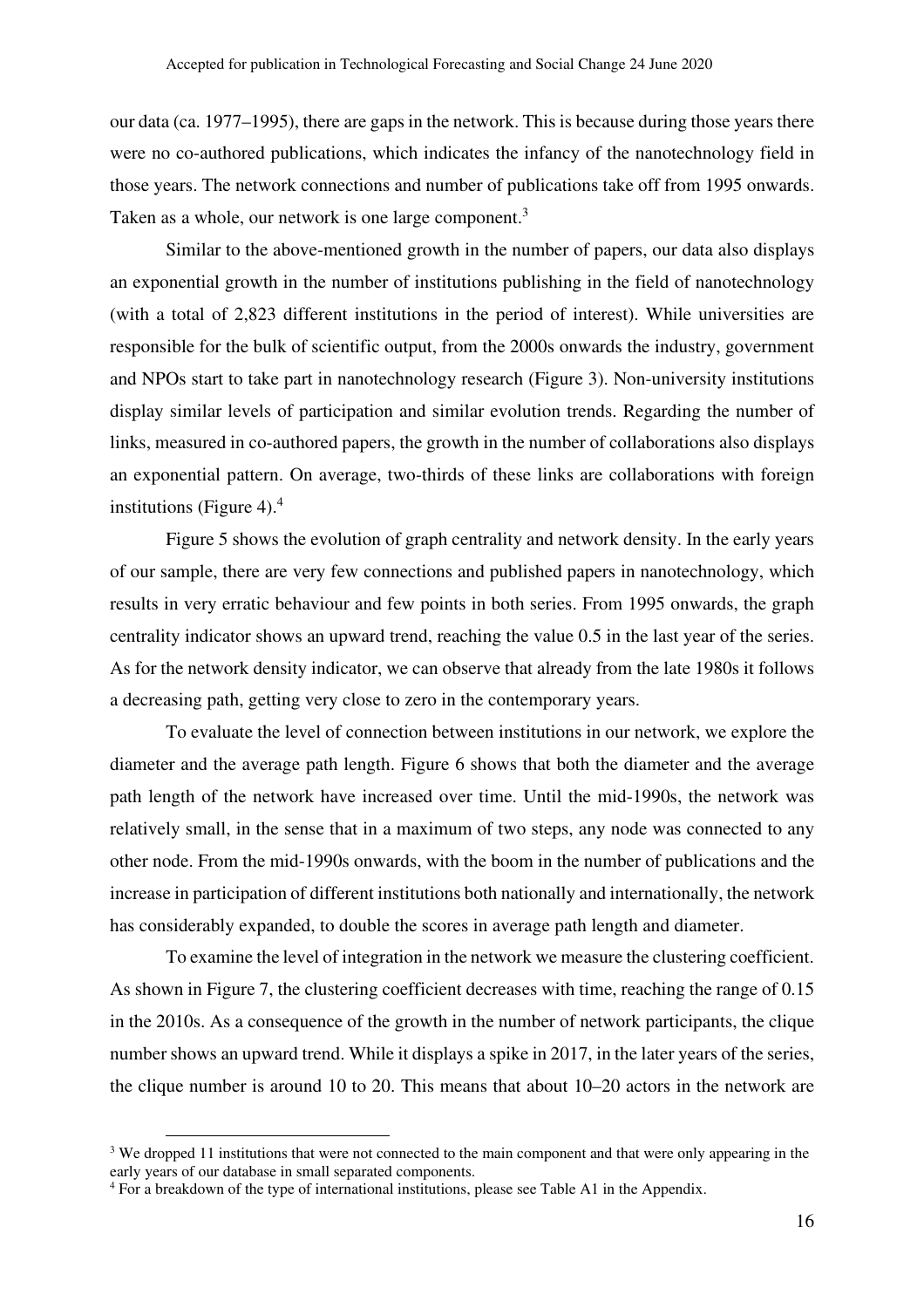connected to each other directly, out of over 1,000 different institutions taking part in the network in the later years.

#### **Network node level**

The measures discussed in this subsection investigate the network from a micro level, allowing us to compare different nodes and types of institutions and to examine the relation of a particular node with the overall network. As explained in the methodology section, we focus on different dimensions of centrality. Since at the node level there is a high variation when considering the network in each year separately, we aggregate the network over time blocks.<sup>5</sup> Figures A1 to A4 in the appendix show the aggregate and average level of degree, betweenness, closeness and eigenvector centrality, respectively. These figures show that UK universities are the largest contributor to the total sum of the different normalized centrality measures. At national level, government, corporations and NPOs contribute at comparable levels to the total sum of degree, betweenness and eigenvector centrality, while corporations are ahead of government and NPOs in contributing to aggregate closeness centrality. These results are also reflected in Table A2 in the appendix, which provides a ranking of the top ten institutions in terms of the different dimensions of centrality. Not surprisingly, we found top UK universities among the most central institutions.

#### **Interaction of NIS institutions**

As explained above, we find that the largest portion of scientific articles is generated by universities. Thus, we first focus on the number of links which involve a UK-based university. Figure 8 illustrates that a large fraction of the total links involving universities is due to collaborations with non-UK institutions. This fraction appears to be much larger than the number of links within UK universities, even though both graphs show a clear upward trend.

While the total number of links between universities, government, corporations and NPOs is considerably smaller than the number of links within UK universities, Figure 9 shows that collaborations with the government, the industry and NPOs are roughly of equal importance for universities. Again, all three graphs appear to follow an upward trajectory over time, with a particularly strong increase starting approximately in 1995 for University–Industry and University–Government interactions and about ten years later for University–NPO interactions within the UK.

<sup>&</sup>lt;sup>5</sup> We analyse the network in six blocks as follows: 1977–1988, 1994–1998, 1999–2003, 2004–2008, 2009–2013 and 2014–2018.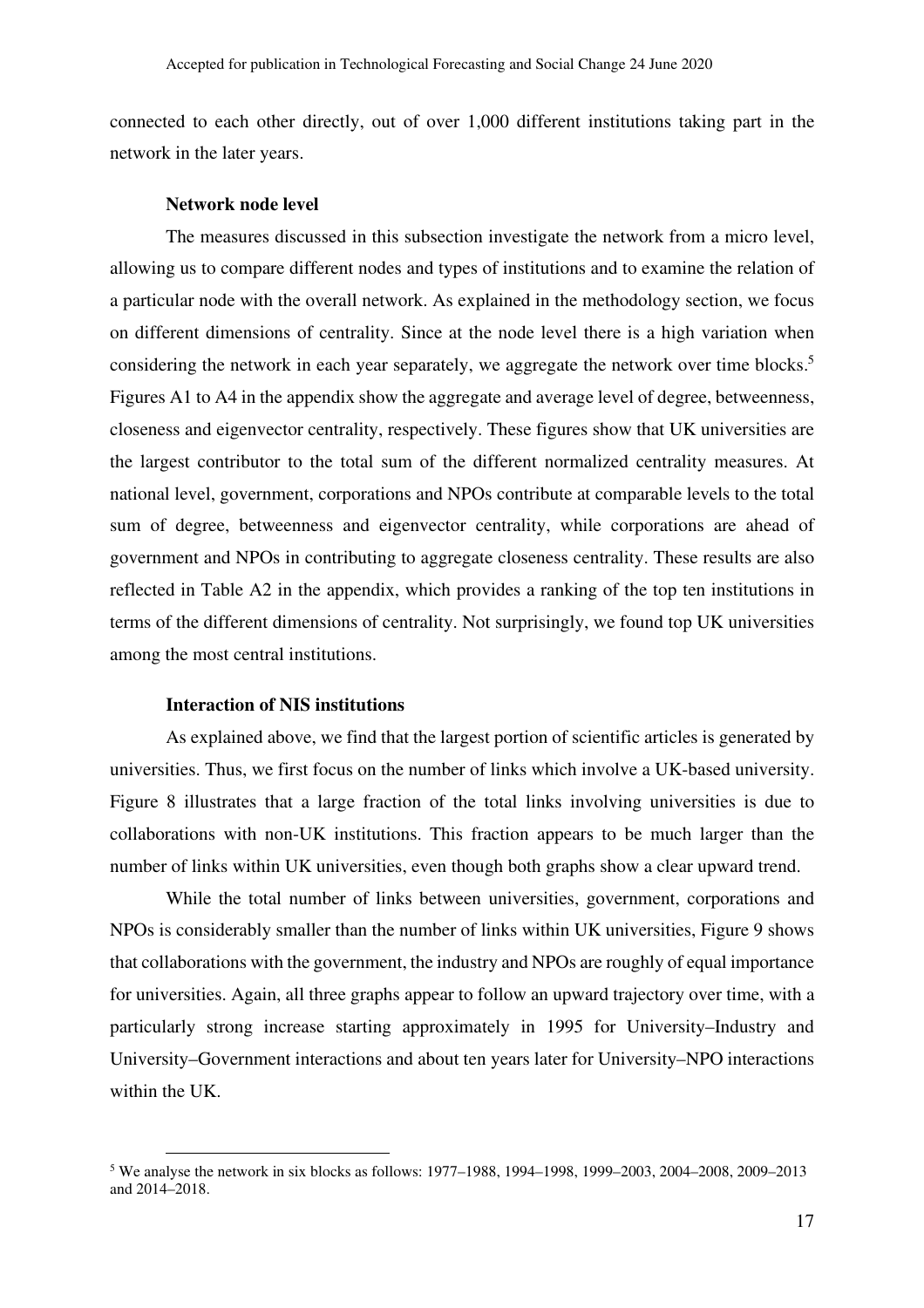Figure 10 illustrates the overall number of links between UK universities and NPOs by considering not only collaborations with national but also international NPOs. As is evident from the graph, collaborations with international NPOs are of much higher importance to UK universities in comparison with collaborations with national NPOs. Moreover, this gap seems to be widening over time, as the number of links between domestic universities and foreign NPOs increases much faster than the corresponding number of links within the UK.

Figure 11 shows the evolution of the number of links between domestic government and corporations and foreign institutes over time. While the total number of links between these players stays far behind the number of collaborations between domestic universities and foreign institutes, the graphs nevertheless show an upward trend with accelerating growth rates towards the end of the time frame considered here. Comparing Figures 9 and 11 further shows that the volume of collaborations with foreign institutes is of a similar size to the number of collaborations with domestic universities, both for the UK government and UK corporations.

### **5. DISCUSSION**

The nanotechnology network of R&D collaboration in the UK has grown substantially since its first publications in the 1970s. This has been reflected in an exponential increase in the number of papers as well as nodes and links, which have grown proportionally in number.

Overall, these measures indicate that the nanotechnology network has evolved from a small core of institutions to a much larger network that includes distant and not-well-connected collaborators. This was supported by the increasing trajectory of the diameter, cliquishness and the average path length, and the decrease in the network density and clustering over time. Our analysis also suggests that the UK nanotechnology network has grown in such a way that there is a core of institutions that are well connected to each other but that at the same time are connected to distant collaborators. As a whole, these measures depict the nanotechnology network as one with a low level of engagement of nodes and a low level of cohesion and integration of the network. In terms of knowledge diffusion and access to information, our analysis suggests that the increase in complexity and in the number of participants in the nanotechnology network has come hand in hand with a polarization of the access to information and knowledge contained in the network. The current structure of the network particularly benefits institutions at the core of it (i.e. those with higher node centrality measures) in terms of access to information and knowledge. As explained by Graf and Kalthaus (2018), this kind of structure fosters "national champions".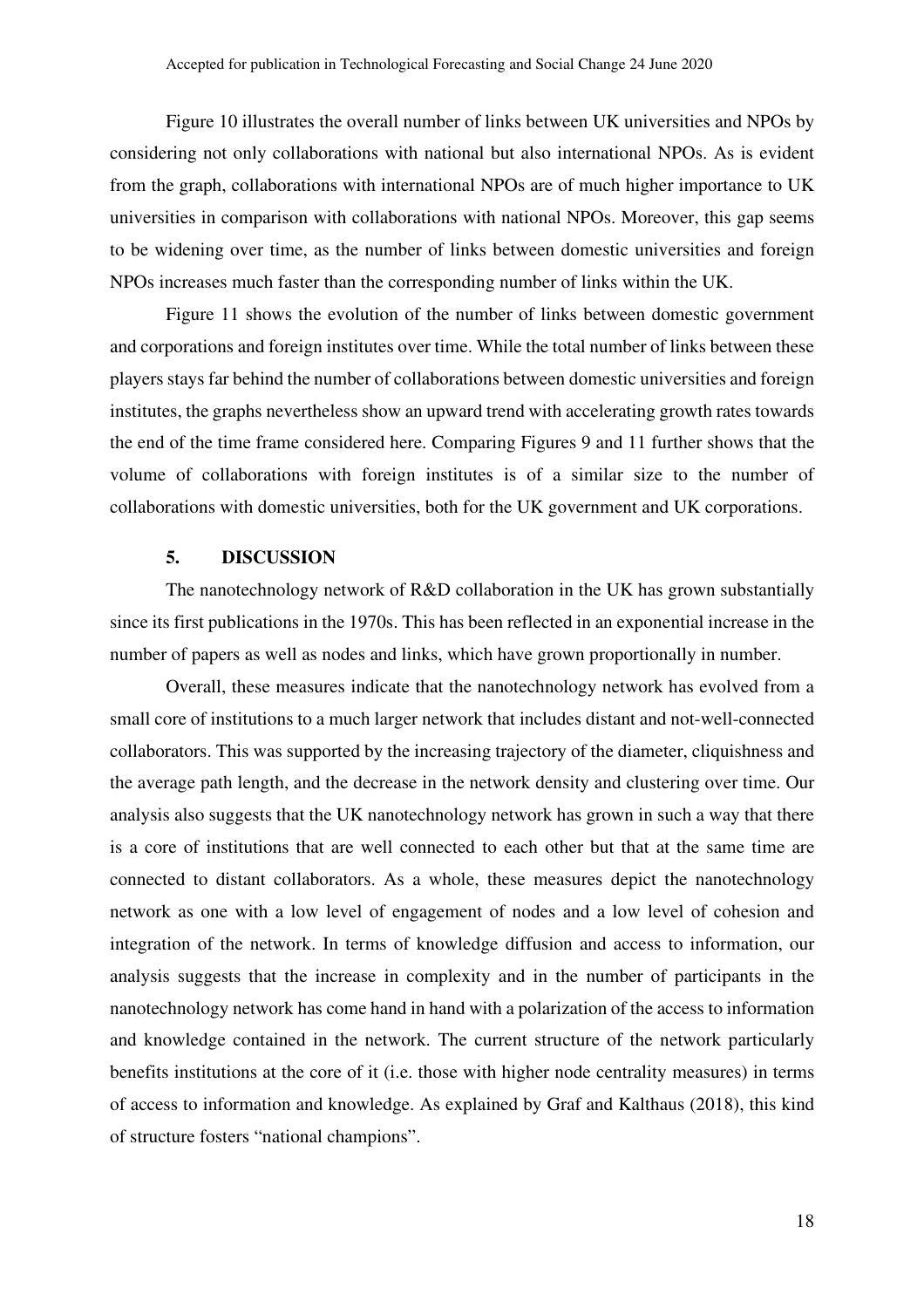These results contrast with previous studies at both the macro level, such as international collaboration between countries (e.g. Graf and Kalthaus, 2018) and at the micro level, such as co-authorships at the researcher level (Knights and Scarborough, 2010), which display a much higher level of connection and cohesion in the networks of scientific collaboration. There might be several explanations for this disparity. First, as pointed out by Borgatti and Halgin (2011), organizations display a recurrent behaviour in establishing partnerships, so that organizations are more reluctant to collaborate with others outside their current core of partners, thus explaining the isolation of more peripheral nodes. Second, a possible reason for this disparity in findings might be partly explained by the design of our study which focused only on UK institutions, favouring a core-periphery structure.

At the node level, our paper finds, not surprisingly, that universities are at a central position in the nanotechnology network. Across the four measures of centrality (degree, betweenness, closeness and eigenvector centrality), we consistently find that universities have the highest centrality score. The central position held by universities provides them with a very fast connection to other institutions in the NIS as well as with access to a larger amount of and more diverse information (Borgatti and Halgin, 2011; Gulati, 1995). All in all, our node-level analysis confirms previous literature that points to universities as important engines of knowledge generation (Ardito et al., 2019), and highlights the research mission of universities (Kapetaniou and Lee, 2017).

Regarding the interaction between different NIS actors, we find that universities mostly collaborate with other universities, which reinforces their predominance in the core of the network. Moreover, while having many foreign collaborators, our analysis shows that the frequency of interaction with these foreign actors is rather low (Borgatti and Halgin, 2011).

As compared with intra-university connections, the interactions of universities with other NIS actors is not very pronounced. Universities have similar levels of interaction with industry and government. While these interactions validate the traditional TH model, our analysis also finds a growth in the importance of NPOs as actors of the NIS, especially from 2010 onwards. Interestingly, while the role of UK NPOs is not very prominent (yet) in the NIS, we find that UK universities profusely interact with foreign NPOs to the point that these interactions are much greater than the combined number of interactions with UK industry and government actors. This finding is in line with recent research in the biotech and pharmaceutical areas, where NPOs are being praised for their contribution to innovation and knowledge generation (Jarosławski and Toumi, 2019; Lew et al., 2018).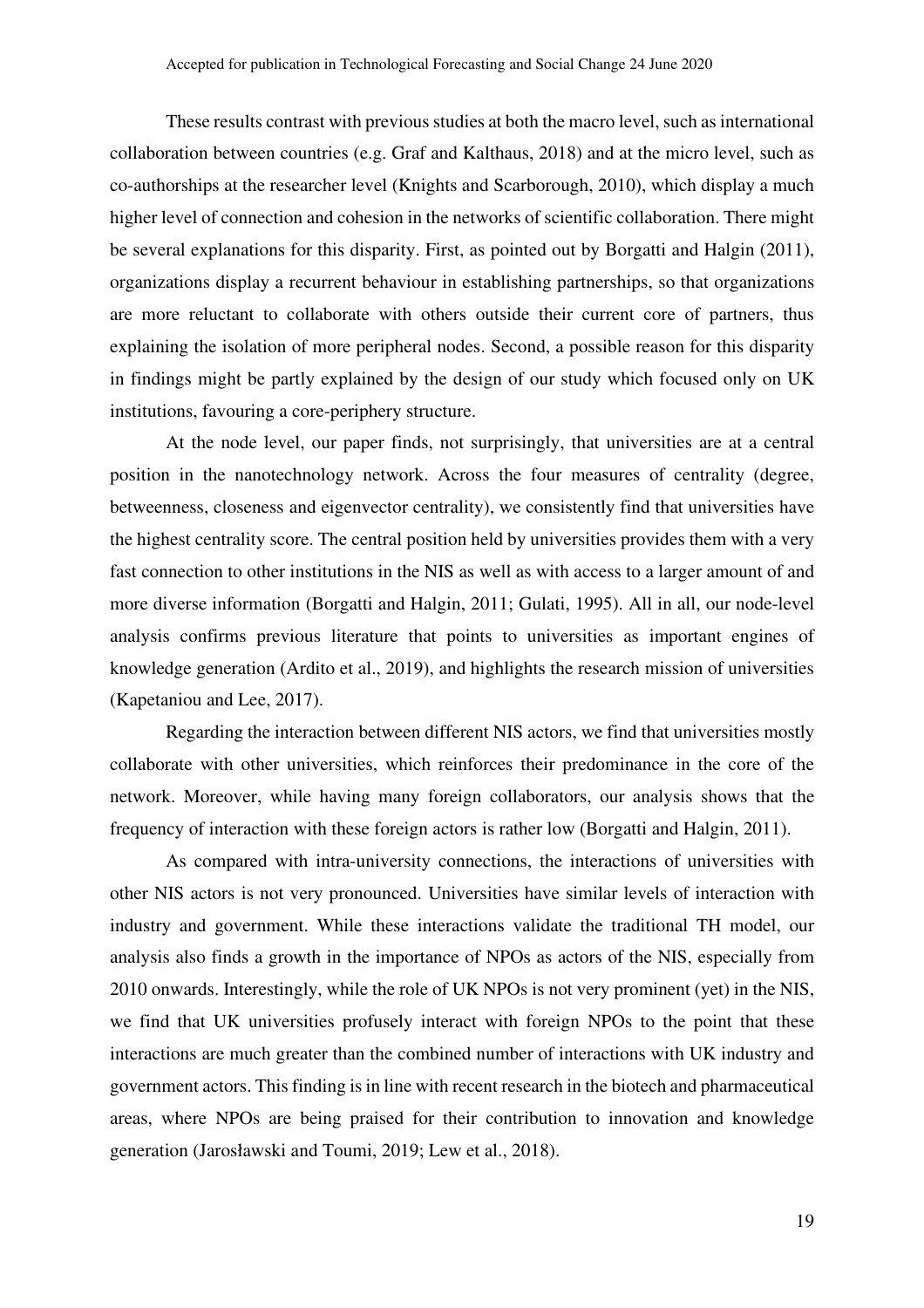Supporting previous studies that highlight the importance of the foreign actor as pivotal in the NIS (Lew et al., 2018; Wagner et al., 2019), our analysis reveals a high level of bilateral interactions between foreign actors and UK government, and foreign actors and UK industry. These interactions are comparable to the UI and UG interactions, and in the most recent years higher. Our study thus corroborates recent work in the TH literature that has included extra helices (such as the international or stakeholders dimension) in the model (e.g. Hoglund and Linton, 2018; Lew et al., 2018), or that more generally has acknowledged the increasing diversity of the NIS and the necessity to reflect this in the number of helices (Leydesdorff, 2012).

## **6. CONCLUSION**

This study has explored the evolution of the UK's nanotechnology scientific collaboration network since its inception in the 1970s taking an NIS and SNA approach. We find that the network has grown larger and wider over the years. Our analysis reveals that universities are behind the large bulk of research in nanotechnology and that they are also the main actors at the centre of the network, with other players such as government or industries having a peripheral position. Our research has implications for academics and policymakers alike.

The implications for academia are twofold. First, our study stresses the dynamic nature of innovation systems, in which the ever-changing interactions between actors and the entry of new actors facilitate the generation of new knowledge. Moreover, it highlights the importance of revisiting and adapting the existing lenses of analysis. Our paper engages in current conversations of the NIS literature (e.g. Hoglund and Linton, 2018; Leydesdorff, 2012; Lew et al., 2018) regarding the necessity to revisit the NIS paradigm that, as shown in this paper, falls short in capturing the complexity that the innovation systems have grown to. Second, this paper enriches recent literature on the extended TH model by confirming international actors as key collaborators of the NIS and by unveiling NPOs as emerging actors of it. While NPOs have been largely neglected by current TH literature, our aggregate-level and individual-level network indicators suggest that NPOs played a similar role as government and industry in recent years. Therefore, our paper suggests that these two extra dimensions to the traditional TH model are helpful for a better understanding of the interactions and the interrelations in the NIS.

 From the point of view of policymakers, our paper flags the growing disequilibrium in the NIS, where universities bear the weight of generating knowledge while industry and government have a residual role. If, as pointed out by the OECD (2018a), the industry–science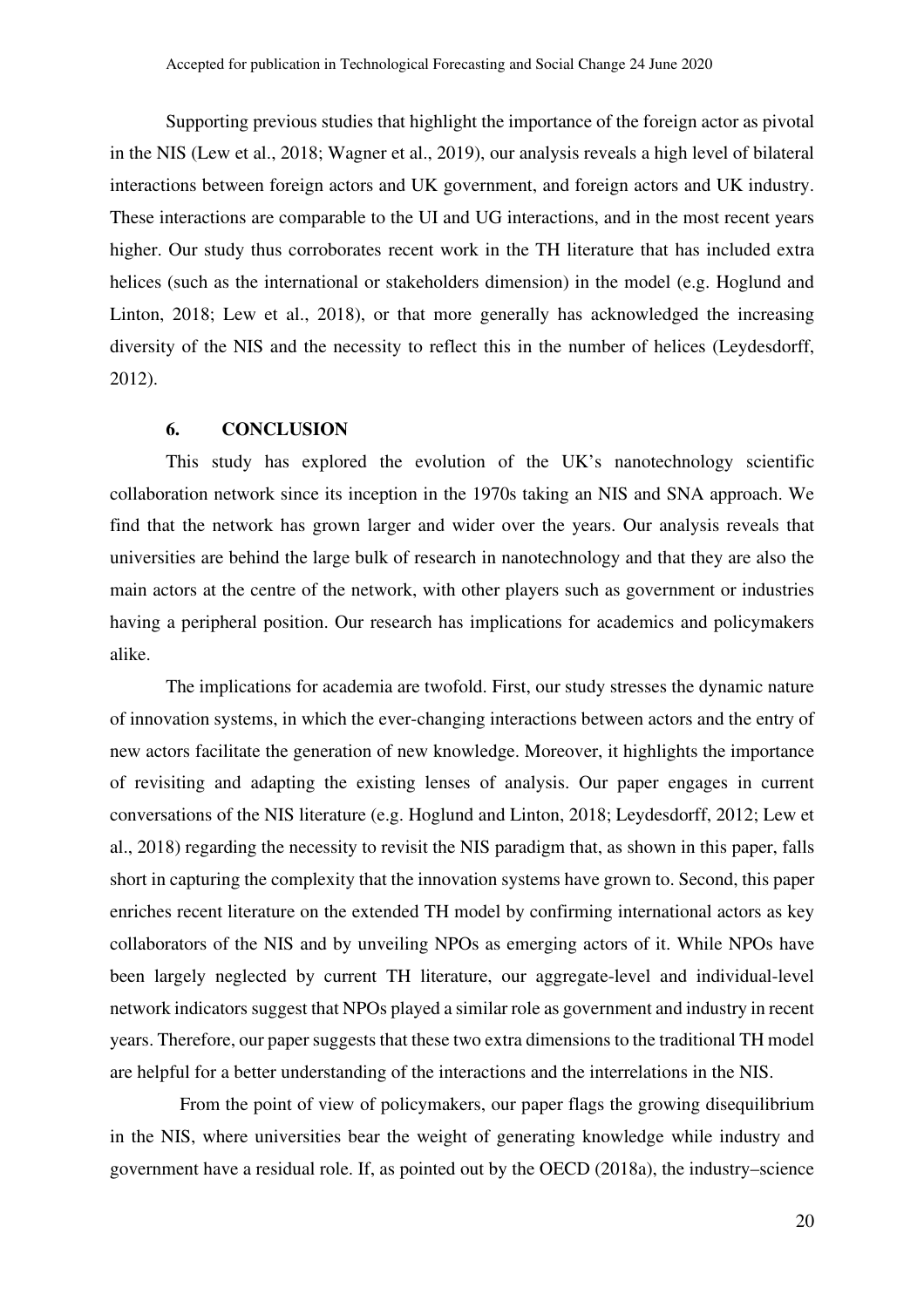links are a key contributor to innovation performance, we suggest UK policymakers revisit their existing policies to foster increased interaction between UIG and to promote the role of industry and governments in the generation of innovations. Moreover, given the increasing importance of NPOs as institutional actors of the NIS, the UK government should closely follow the developments in the upcoming years and plan accordingly. Governments should make sure there is no competition with NPOs (see the literature on public provision of services, e.g. Coule and Patmore, 2013), but rather synergies that foster the interactions within the NIS.

From an international lens, our paper also suggests that the current idea of an innovation system coordinated at the national level might be outdated as foreign institutions are increasingly having a prominent role in the national innovation system. Based on our analysis, we recommend policymakers set an agenda to secure integration in international research networks and to make sure the UK is embedded in those networks (Graf and Kalthaus, 2018). What is more, linking with recent discussion post-Brexit (Wilsdon, 2020), we suggest that UK policymakers should undertake a dual approach in which they nurture the already existing informal relations with EU NIS actors and actively engage with European institutions to explore new formal collaborations between the UK NIS and the EU NIS, exploiting the existing informal links (Fernandez-Esquinas et al., 2016).

As a final note, we would like to point out some of the limitations of this study and some possible future avenues of research. Our study only observes collaboration based on coauthorships. While being a well-established indicator of scientific collaboration, it requires institutions to actually produce a scientific article as an output for their collaboration. This conceptualization might be missing collaborations in terms of co-patenting and alliances or R&D projects, where no paper is generated. Future research might want to consolidate collaborations at the co-publication level with that of co-patenting or R&D projects/alliances. Additionally, our study has focused on the UK, but it would be interesting to include other countries and provide a comparative analysis of the structure of NISs across different countries.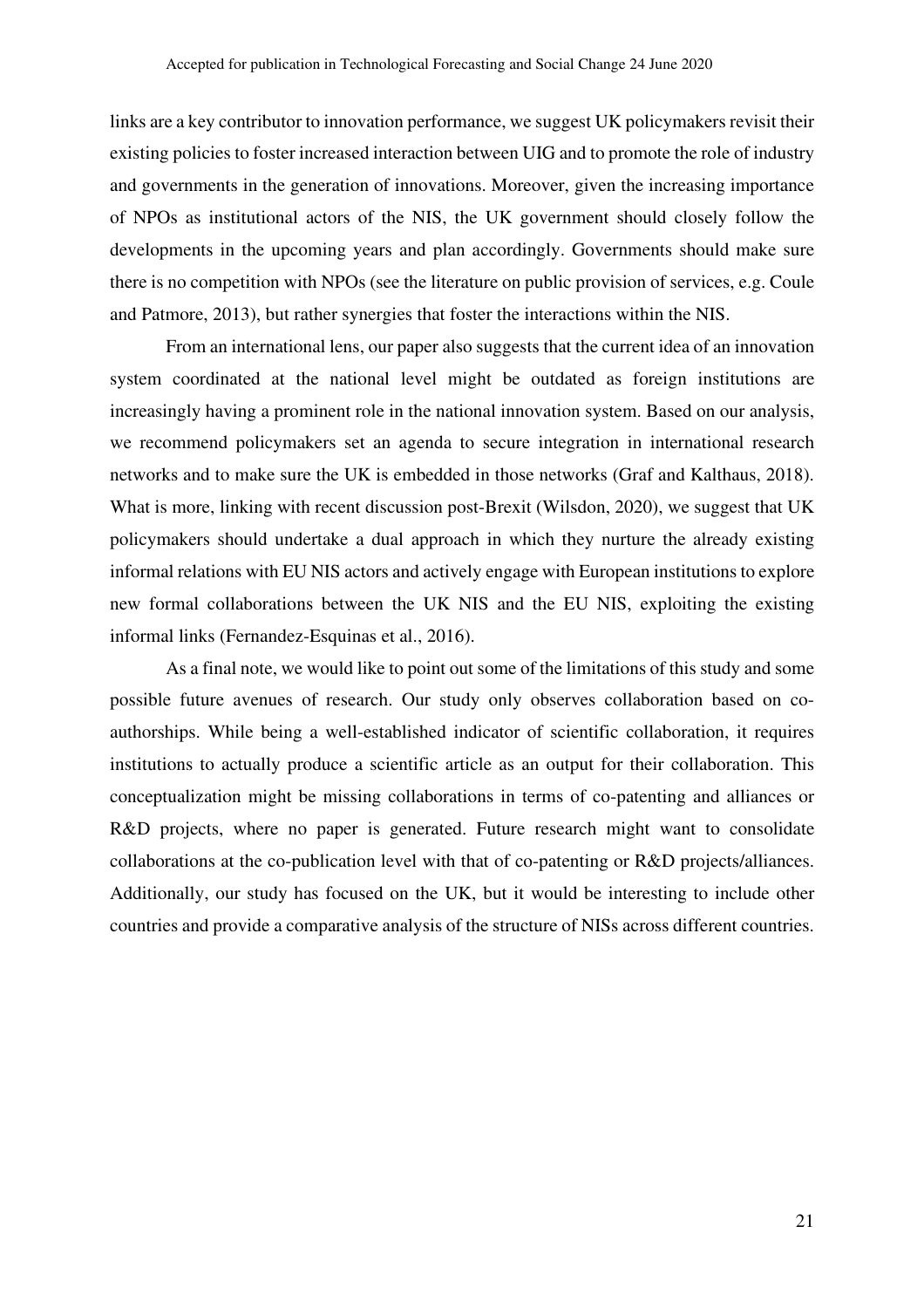#### **REFERENCES**

- AbouAssi, K., & Bies, A. (2018). Relationships and resources: the isomorphism of nonprofit organizations'(NPO) self-regulation. *Public Management Review*, 20(11), 1581-1601.
- Al-Tabbaa, O., Leach, D., & Khan, Z. (2019). Examining alliance management capabilities in crosssector collaborative partnerships. *Journal of Business Research*, 101, 268-284.
- Alencar, M. S. M., Porter, A. L., & Antunes, A. M. S. (2007). Nanopatenting patterns in relation to product life cycle. *Technological Forecasting and Social Change*, 74(9), 1661-1680.
- Ardito, L., Ferraris, A., Petruzzelli, A. M., Bresciani, S., & Del Giudice, M. (2019). The role of universities in the knowledge management of smart city projects*. Technological Forecasting and Social Change*, 142, 312-321.
- Arranz, N., Arroyabe, M. F., & Fernandez de Arroyabe, J. C. (2020). Network Embeddedness in Exploration and Exploitation of Joint R&D Projects: A Structural Approach. *British Journal of Management*, 31(2), 421-437.
- Beauchamp, M. A. (1965). An improved index of centrality. *Behavioral science*, 10(2), 161-163.
- Binz, C., & Truffer, B. (2017). Global Innovation Systems—A conceptual framework for innovation dynamics in transnational contexts. *Research Policy*, 46(7), 1284-1298.
- Bonacich, P. (1972). Factoring and weighting approaches to status scores and clique identification. *Journal of Mathematical Sociology*, 2(1), 113-120.
- Borgatti, S. P., & Halgin, D. S. (2011). On network theory. *Organization Science*, 22(5), 1168-1181.
- Brem, A., & Radziwon, A. (2017). Efficient Triple Helix collaboration fostering local niche innovation projects–A case from Denmark. *Technological Forecasting and Social Change*, 123, 130-141.
- Brouwer, E., & Kleinknecht, A. (1999). Innovative output, and a firm's propensity to patent.: An exploration of CIS micro data. *Research Policy*, 28(6), 615-624.
- Campbell, J. L. (2007). Why would corporations behave in socially responsible ways? An institutional theory of corporate social responsibility. *Academy of Management Review*, 32(3), 946-967.
- Cantner, U., & Rake, B. (2014). International research networks in pharmaceuticals: Structure and dynamics. *Research Policy*, 43(2), 333-348.
- Carayannis, E. G., Grigoroudis, E., Campbell, D. F., Meissner, D., & Stamati, D. (2018). The ecosystem as helix: an exploratory theory-building study of regional co-opetitive entrepreneurial ecosystems as Quadruple/Quintuple Helix Innovation Models. *R&D Management*, 48(1), 148-162.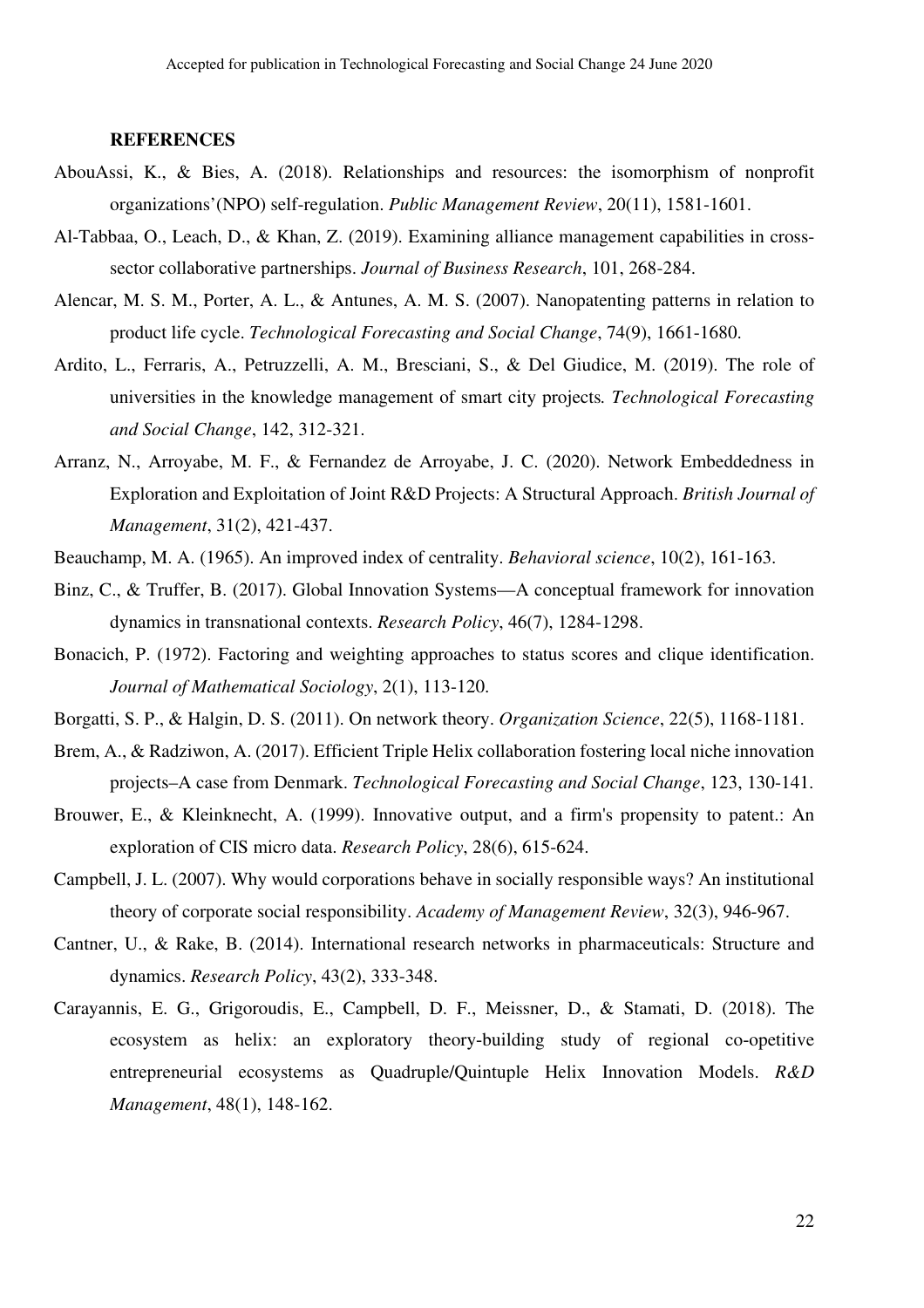- Chen, S. H., & Lin, W. T. (2017). The dynamic role of universities in developing an emerging sector: a case study of the biotechnology sector. *Technological Forecasting and Social Change*, 123, 283-297.
- Christopherson, S., Kitson, M., & Michie, J. (2008). Innovation, networks and knowledge exchange. *Cambridge Journal of Regions, Economy and Society*, 1(2), 165-173.
- Coule, T., & Patmore, B. (2013). Institutional logics, institutional work, and public service innovation in non‐profit organizations. *Public Administration*, 91(4), 980-997.
- Darby, M. R., & Zucker, L. G. (2005). *Grilichesian breakthroughs: Inventions of methods of inventing and firm entry in nanotechnology* (No. w9825). National Bureau of Economic Research.
- Doh, J. P., & Teegen, H. (2002). Nongovernmental organizations as institutional actors in international business: Theory and implications. *International Business Review*, 11(6), 665-684.
- Dyer, J. H., & Singh, H. (1998). The relational view: Cooperative strategy and sources of interorganizational competitive advantage. *Academy of Management Review*, 23(4), 660-679.
- Edwards M, Hulme D (eds) (1994) Non‐governmental Organizations: Performance and Accountability. Earthscan, London.
- Elvekrok, I., Veflen, N., Nilsen, E. R., & Gausdal, A. H. (2018). Firm innovation benefits from regional triple-helix networks. *Regional Studies*, 52(9), 1214-1224.
- European Commission (2013). Nanotechnology: the invisible giant tackling Europe's future challenges. https://ec.europa.eu/research/industrial\_technologies/pdf/nanotechnology\_en.pdf
- European Commission (2018). NanoData landscape compilation. https://op.europa.eu/en/publicationdetail/-/publication/69470216-f1f6-11e8-9982-01aa75ed71a1/language-en/format-PDF/source-81483247
- Etzkowitz, H., & Leydesdorff, L. (2000). The dynamics of innovation: from National Systems and "Mode 2" to a Triple Helix of university–industry–government relations. *Research Policy*, 29(2), 109-123.
- Fernández-Esquinas, M., Pinto, H., Yruela, M. P., & Pereira, T. S. (2016). Tracing the flows of knowledge transfer: Latent dimensions and determinants of university–industry interactions in peripheral innovation systems. *Technological Forecasting and Social Change*, 113, 266-279.
- Fleming, L., & Sorenson, O. (2004). Science as a map in technological search. *Strategic Management Journal*, 25(8-9), 909-928.
- Fraussen, B. (2014). The visible hand of the state: On the organizational development of interest groups. *Public Administration*, 92(2), 406-421.
- Freeman, L. C., Roeder, D., & Mulholland, R. R. (1979). Centrality in social networks: II. Experimental results. *Social Networks*, 2(2), 119-141.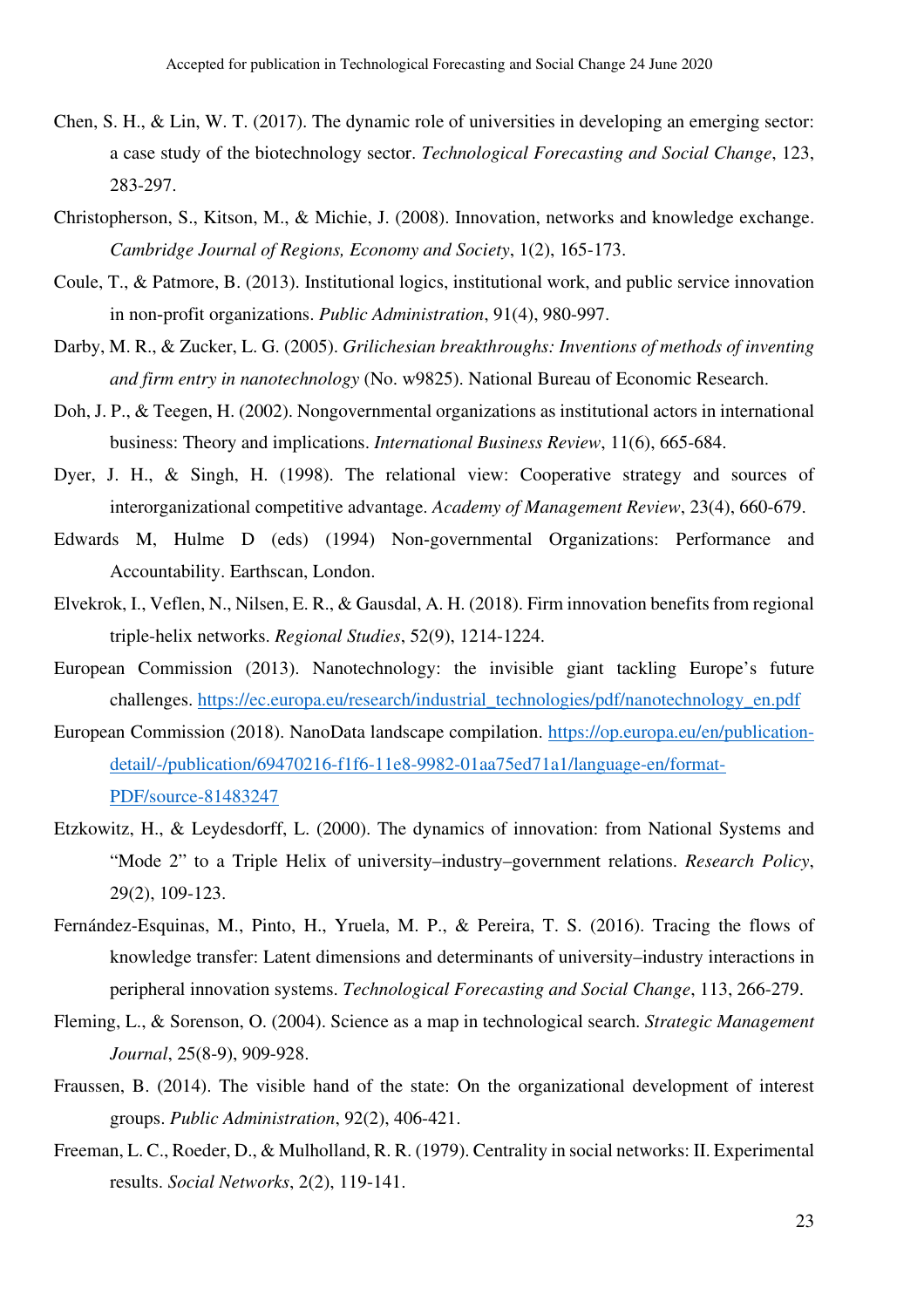- Freeman, C. (1987). *Technology Policy and Economic Performance: Lessons from Japan*. Pinter, London.
- Furneaux, C., & Ryan, N. (2014). Modelling NPO–government relations: Australian case studies. *Public Management Review*, 16(8), 1113-1140.
- Fyvie, C. & Ager, A. (1999). NGOs and innovation: organizational characteristics and constraints in development assistance work in The Gambia. *World Development*, 27(8), 1383-1395.
- Gouvea, R., Kassicieh, S., & Montoya, M. J. (2013). Using the quadruple helix to design strategies for the green economy. *Technological Forecasting and Social Change*, 80(2), 221-230.
- Groves, C. (2013). Four scenarios for nanotechnologies in the UK, 2011–2020. *Technology Analysis & Strategic Management*, 25(5), 507-526.
- Graf, H., & Kalthaus, M. (2018). International research networks: Determinants of country embeddedness. *Research Policy*, 47(7), 1198-1214.
- Guan, J., & Zhao, Q. (2013). The impact of university–industry collaboration networks on innovation in nanobiopharmaceuticals. *Technological Forecasting and Social Change*, 80(7), 1271-1286.
- Guerrero, M., & Urbano, D. (2017). The impact of Triple Helix agents on entrepreneurial innovations' performance: An inside look at enterprises located in an emerging economy. *Technological Forecasting and Social Change*, 119, 294-309.
- Gulati, R. (1995). Social structure and alliance formation patterns: A longitudinal analysis. *Administrative Science Quarterly*, 619-652.
- Hoglund, L., & Linton, G. (2018). Smart specialization in regional innovation systems: a quadruple helix perspective. *R&D Management*, 48(1), 60-72.
- Holmes, S., & Smart, P. (2009). Exploring open innovation practice in firm-nonprofit engagements: a corporate social responsibility perspective. *R&D Management*, 39(4), 394-409.
- Jackson, M. O. (2008). *Social and economic networks*. Princeton University Press, Princeton, NJ.
- Jarosławski, S., & Toumi, M. (2019). Non-profit drug research and development: the case study of Genethon. *Journal of Market Access & Health Policy*, 7(1), 1545514.
- Kapetaniou, C., & Lee, S. H. (2017). A framework for assessing the performance of universities: The case of Cyprus. *Technological Forecasting and Social Change*, 123, 169-180.
- Knights, D., & Scarbrough, H. (2010). In search of relevance: perspectives on the contribution of academic—practitioner networks. *Organization Studies*, 31(9-10), 1287-1309.
- Kourula, A. (2010). Corporate engagement with non-governmental organizations in different institutional contexts—A case study of a forest products company. *Journal of World Business*, 45(4), 395-404.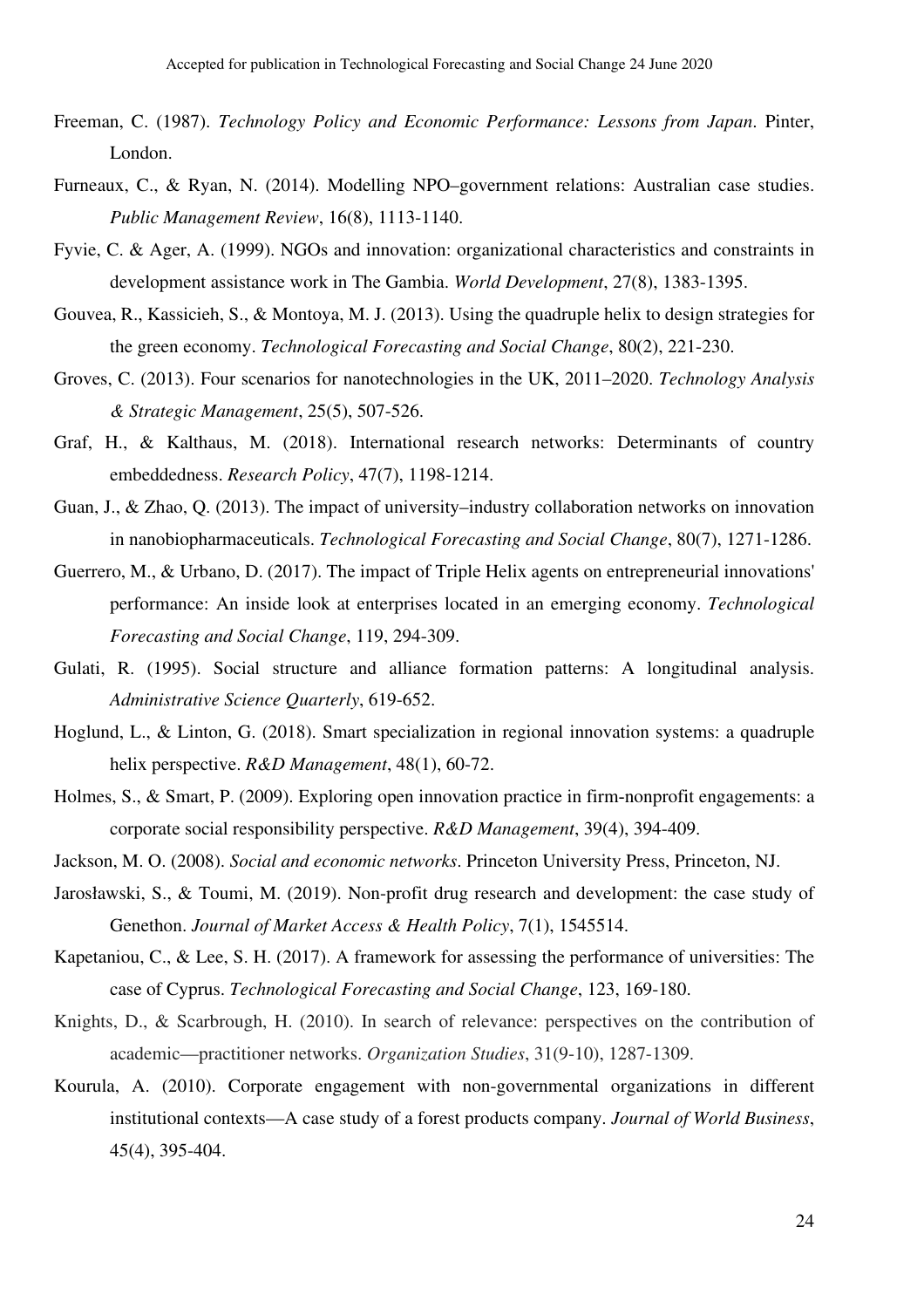- Kostoff, R. N., Koytcheff, R. G., & Lau, C. G. (2007). Global nanotechnology research literature overview. *Technological Forecasting and Social Change*, 74(9), 1733-1747.
- Kwon, K. S., Park, H. W., So, M., & Leydesdorff, L. (2012). Has globalization strengthened South Korea's national research system? National and international dynamics of the Triple Helix of scientific co-authorship relationships in South Korea. *Scientometrics*, 90(1), 163-176.
- Lavie, D., & Drori, I. (2012). Collaborating for knowledge creation and application: The case of nanotechnology research programs*. Organization Science*, 23(3), 704-724.
- Lee, Y. H., & Kim, Y. (2016). Analyzing interaction in R&D networks using the Triple Helix method: Evidence from industrial R&D programs in Korean government. *Technological Forecasting and Social Change*, 110, 93-105.
- Leydesdorff, L. (2012). The triple helix, quadruple helix,…, and an N-tuple of helices: explanatory models for analyzing the knowledge-based economy?. *Journal of the Knowledge Economy*, 3(1), 25-35.
- Leydesdorff, L., & Meyer, M. (2006). Triple Helix indicators of knowledge-based innovation systems: Introduction to the special issue. *Research Policy*, 35(10), 1441-1449.
- Leydesdorff, L., & Porto-Gomez, I. (2019). Measuring the expected synergy in Spanish regional and national systems of innovation. *The Journal of Technology Transfer*, 44(1), 189-209.
- Leydesdorff, L., & Sun, Y. (2009). National and international dimensions of the Triple Helix in Japan: University–industry–government versus international coauthorship relations*. Journal of the American Society for Information Science and Technology*, 60(4), 778-788.
- Lew, Y. K., Khan, Z., & Cozzio, S. (2018). Gravitating toward the quadruple helix: international connections for the enhancement of a regional innovation system in Northeast Italy. *R&D Management*, 48(1), 44-59.
- Li, Y., Youtie, J., & Shapira, P. (2015). Why do technology firms publish scientific papers? The strategic use of science by small and midsize enterprises in nanotechnology. *The Journal of Technology Transfer*, 40(6), 1016-1033.
- Lundvall, B. A. (2007). National innovation systems—analytical concept and development tool. *Industry and Innovation*, 14(1), 95-119.
- Lundvall, B. A. (1992). *National Systems of Innovation: Towards a Theory of Innovation and Interactive Learning*. Pinter Publishers, London.
- Materials UK (2010). *Nanotechnology: a UK Industry View*. http://www.matuk.co.uk/docs/Nano\_report.pdf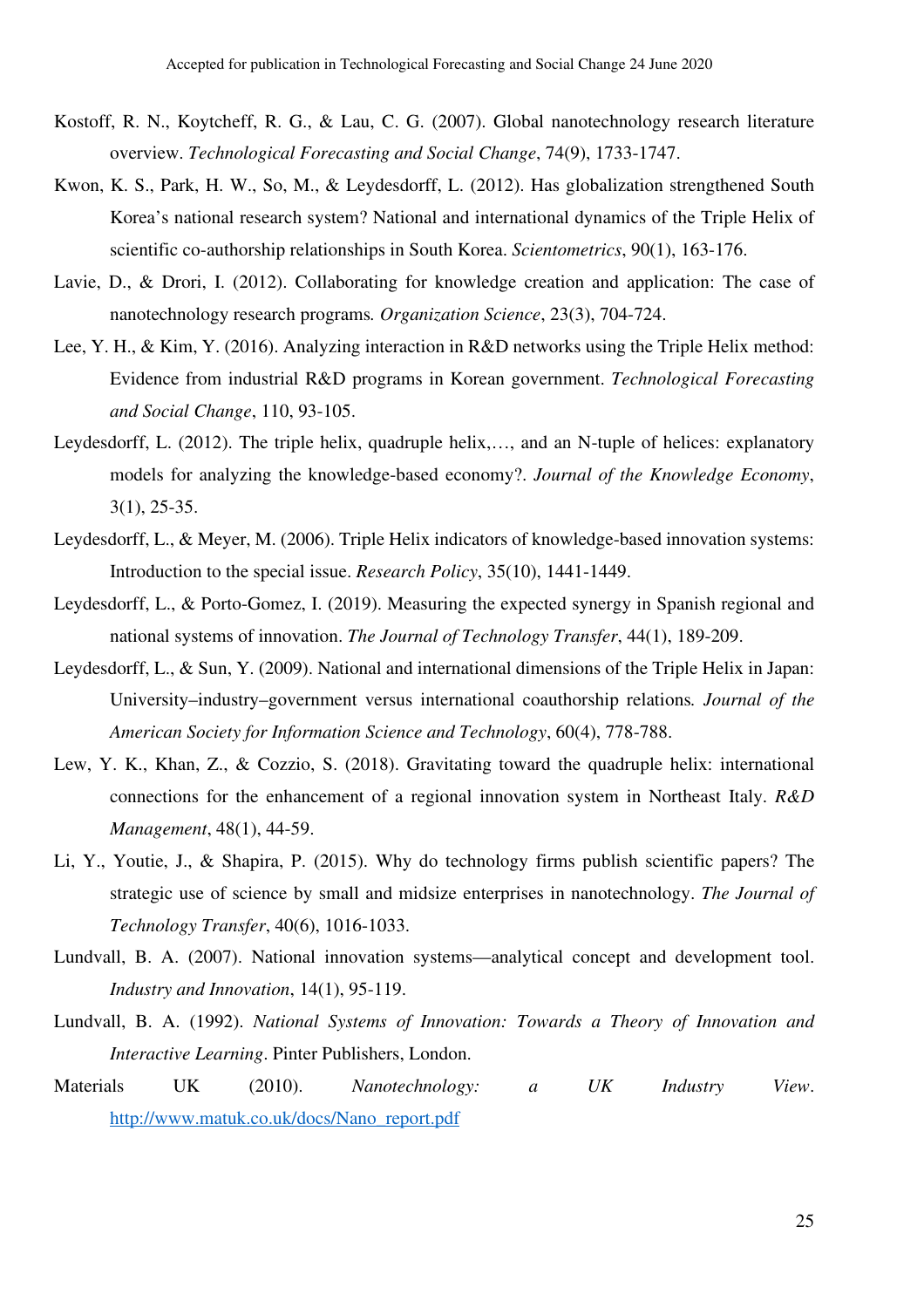- McAdam, M., & Debackere, K. (2018). Beyond 'triple helix'toward 'quadruple helix'models in regional innovation systems: Implications for theory and practice. *R&D Management*, 48(1), 3- 6.
- Munari, F., & Toschi, L. (2011). Do venture capitalists have a bias against investment in academic spin-offs? Evidence from the micro-and nanotechnology sector in the UK. *Industrial and Corporate Change*, 20(2), 397-432.
- Nelson, R. (1993). *National Innovation Systems. A Comparative Analysis*. Oxford Univ. Press, New York.
- Nelson, A. J. (2009). Measuring knowledge spillovers: What patents, licenses and publications reveal about innovation diffusion. *Research Policy*, 38(6), 994-1005.
- Newman, M. E. (2001). Clustering and preferential attachment in growing networks. *Physical Review E*, 64 (2), 025102.
- OECD (2018a). *OECD Science, Technology and Innovation Outlook 2018: Adapting to Technological*  and Societal Disruption. OECD Publishing, Paris, https://doi.org/10.1787/sti\_in\_outlook-2018-en.
- OECD (2018b). *Key Nanotechnology Indicators*. OECD Directorate for Science, Technology and Innovation (DSTI), oe.cd/kni (accessed on 08 August 2019).
- Park, H. W., & Leydesdorff, L. (2010). Longitudinal trends in networks of university–industry– government relations in South Korea: The role of programmatic incentives. *Research Policy*, 39(5), 640-649.
- Powell, W. W., Koput, K. W., & Smith-Doerr, L. (1996). Interorganizational collaboration and the locus of innovation: Networks of learning in biotechnology. *Administrative Science Quarterly*, 116-145.
- Pugh, R. (2017). Universities and economic development in lagging regions:'Triple helix'policy in Wales. *Regional Studies*, 51(7), 982-993.
- Ribeiro-Soriano, D. E., McDowell, W., & Kraus, S. (2019). Special issue on: innovation and knowledge-based economy for entrepreneurship and regional development. *Entrepreneurship & Regional Development.*
- Rothaermel, F. T., & Thursby, M. (2005). University–incubator firm knowledge flows: assessing their impact on incubator firm performance. *Research Policy*, 34(3), 305-320.

Sabidussi, G. (1966). The centrality index of a graph. *Psychometrika*, 31(4), 581-603.

Salamon, L. M., & Toepler, S. (2015). Government–nonprofit cooperation: Anomaly or necessity?. *Voluntas: International Journal of Voluntary and Nonprofit Organizations*, 26(6), 2155-2177.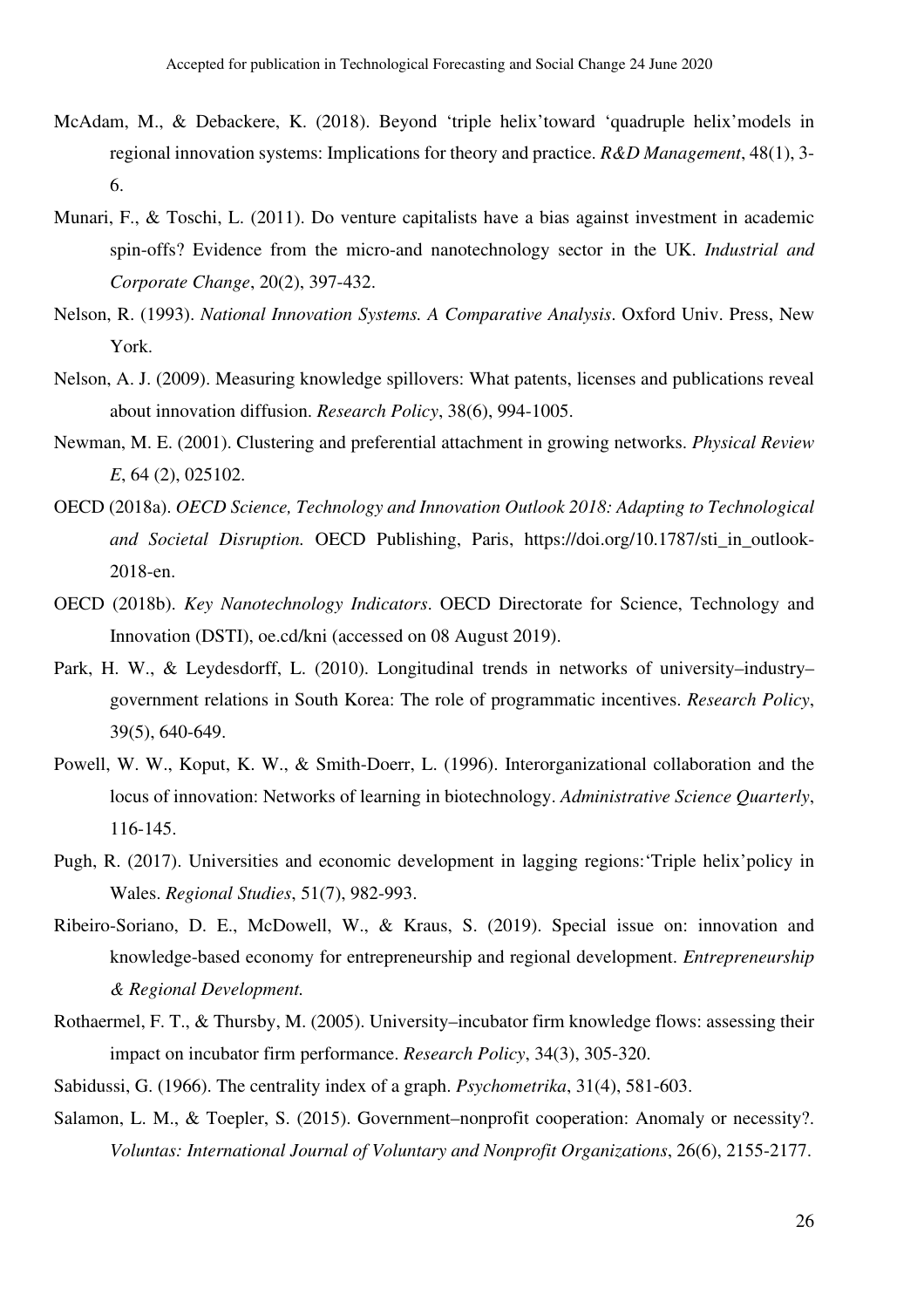- Sena, V., Arranz, N., Lucas, P., Park, H.W., & Fernandez de Arroyabe, J.C. (2019). Big Data and Network Analysis in National Innovation Systems (NIS). *Technological Forecasting and Social Change* (forthcoming).
- Steinberg, R. (2006). Economic theories of nonprofit organizations. In W. W. Powell & R. Steinberg (Eds.), *The nonprofit sector: A research handbook*. New Haven, CT: Yale University Press.
- Thursby, J., & Thursby, M. (2011). University-industry linkages in nanotechnology and biotechnology: evidence on collaborative patterns for new methods of inventing. *The Journal of Technology Transfer*, 36(6), 605-623.
- US National Nanotechnology Initiative (2020). *Nano 101. Benefits and Applications.* https://www.nano.gov/you/nanotechnology-benefits
- Verschuere, B., & De Corte, J. (2014). The impact of public resource dependence on the autonomy of NPOs in their strategic decision making*. Nonprofit and Voluntary Sector Quarterly*, 43(2), 293- 313.
- Wagner, C. S., Whetsell, T. A., & Mukherjee, S. (2019). International research collaboration: Novelty, conventionality, and atypicality in knowledge recombination. *Research Policy*, 48(5), 1260- 1270.
- Web of Science (2019). *Clarivate Analytics*.
- Wen, J., & Kobayashi, S. (2001). Exploring collaborative R&D network: some new evidence in Japan. *Research Policy*, 30(8), 1309-1319.
- Wilsdon, J. (2020). *For science, Brexit isn't done yet*. Science, 367(6478), 605.
- Wonglimpiyarat, J. (2016). Exploring strategic venture capital financing with Silicon Valley style. *Technological Forecasting and Social Change*, 102, 80-89.
- Wuchty, S., Jones, B. F., & Uzzi, B. (2007). The increasing dominance of teams in production of knowledge. *Science*, 316(5827), 1036-1039.
- Zhang, Y., Chen, K., & Fu, X. (2019). Scientific effects of Triple Helix interactions among research institutes, industries and universities. *Technovation*, 86, 33-47.
- Zimmermann, H. (2002). Innovation in nonprofit organizations. *Annals of Public and Cooperative Economics*, 70(4), 589-619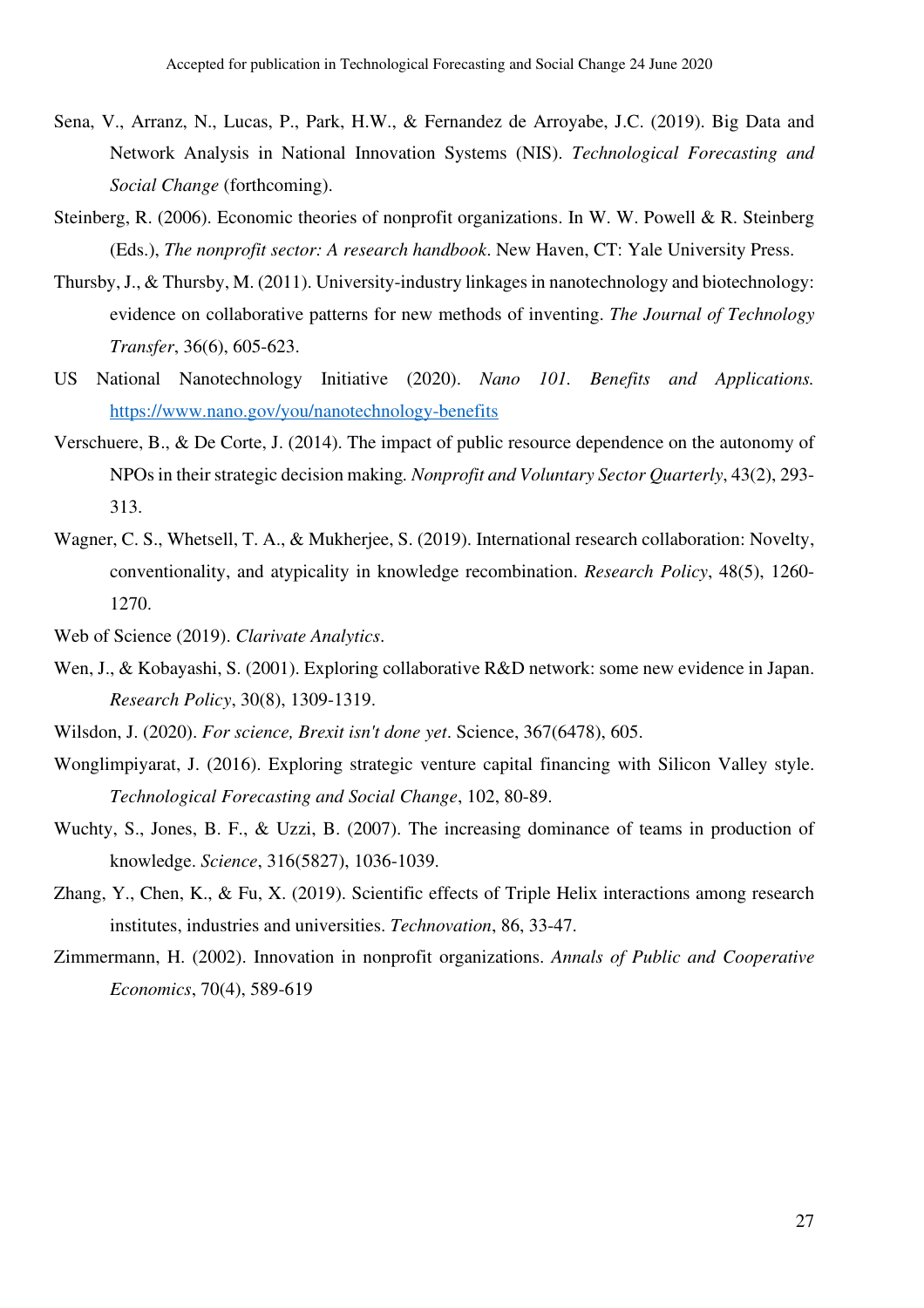# **TABLES**

# **Table 1. Description of the sample.**

| Number of documents             | 17,868      |  |  |  |
|---------------------------------|-------------|--|--|--|
| Period                          | 1973 - 2018 |  |  |  |
| Number of institutions          | 2,823       |  |  |  |
| Number of Authors               | 47,522      |  |  |  |
| Documents per Author            | 0.376       |  |  |  |
| Authors per Document            | 2.66        |  |  |  |
| Co-Authors per Documents        | 5.92        |  |  |  |
| <b>Collaboration Index</b>      | 2.7         |  |  |  |
| Average citations per documents | 32.73       |  |  |  |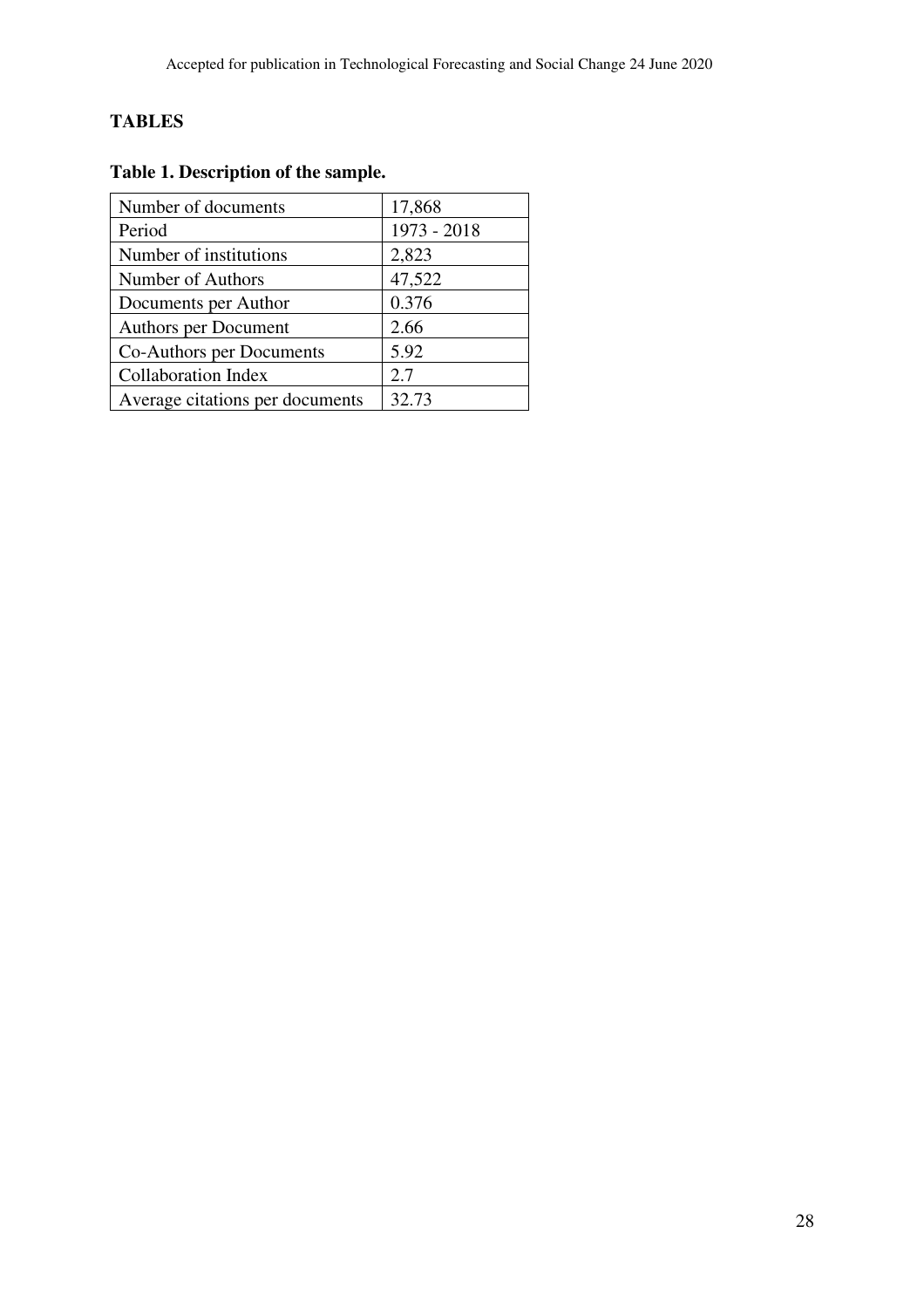# **FIGURES Figure 1. UIG interactions.**





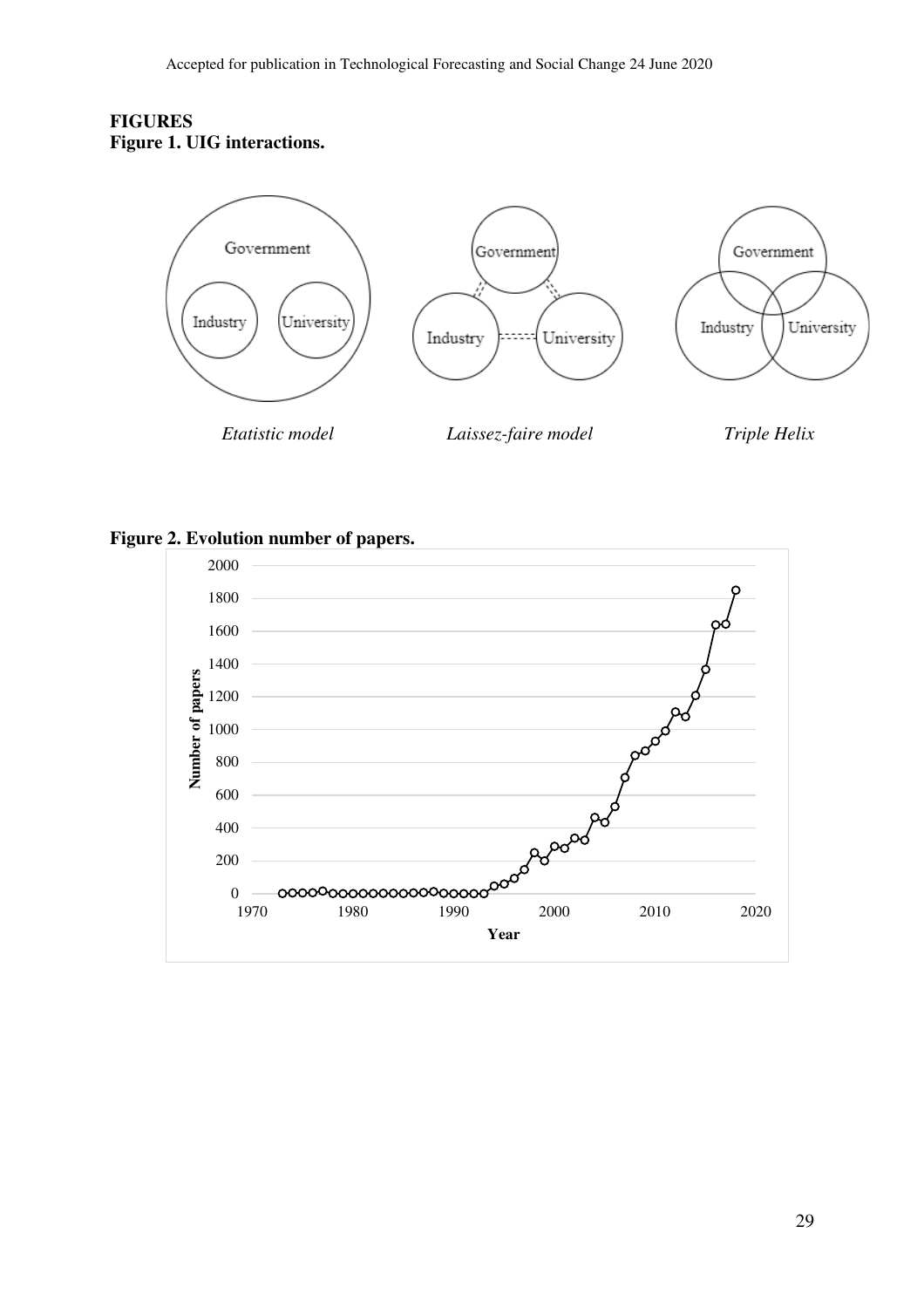**Figure 3. Evolution number of network participants (number of nodes).** 



**Figure 4. Evolution number of network collaborations (links).** 

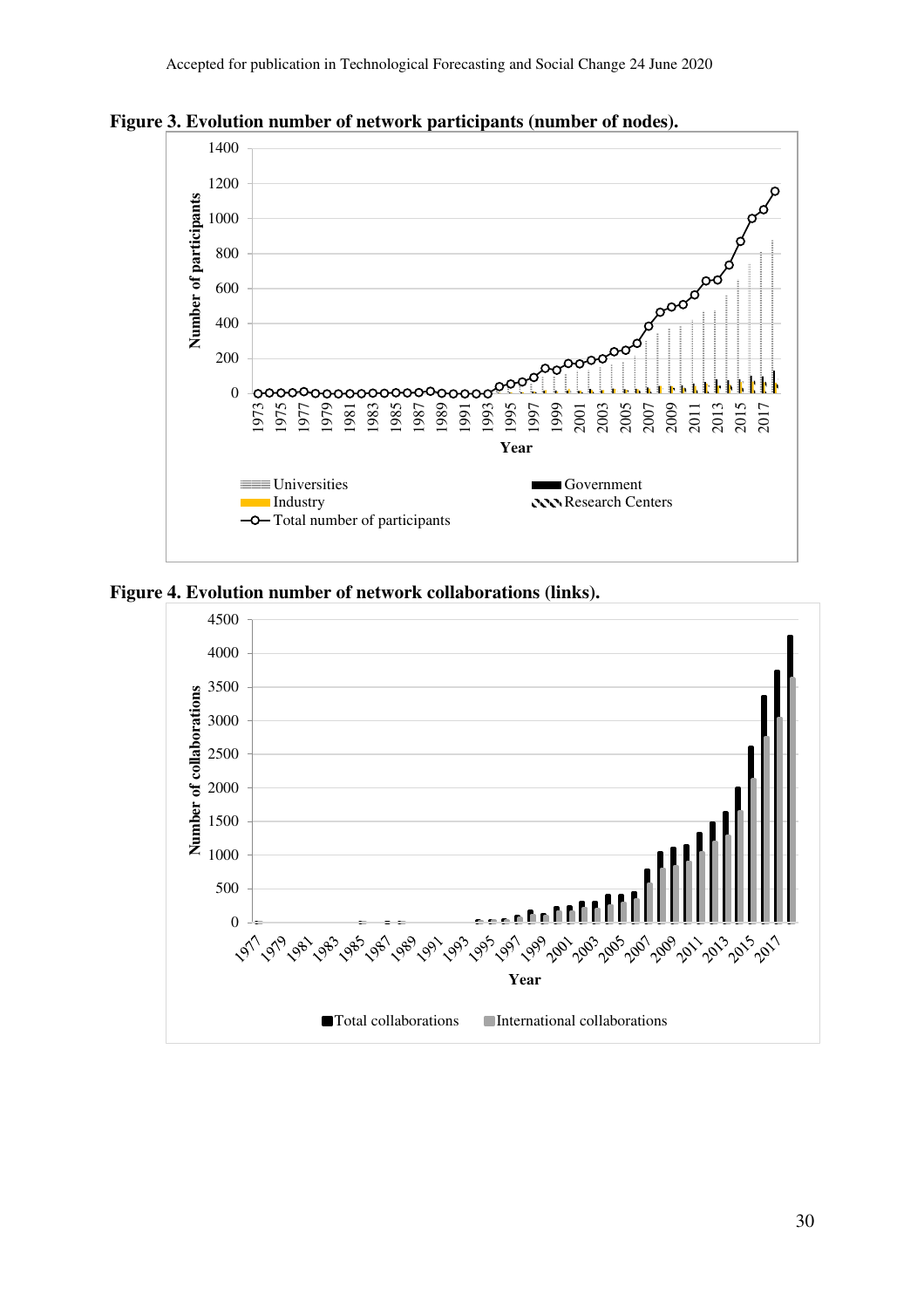

**Figure 5. Evolution of density and graph centrality.** 

**Figure 6. Evolution of network diameter and average path length.** 

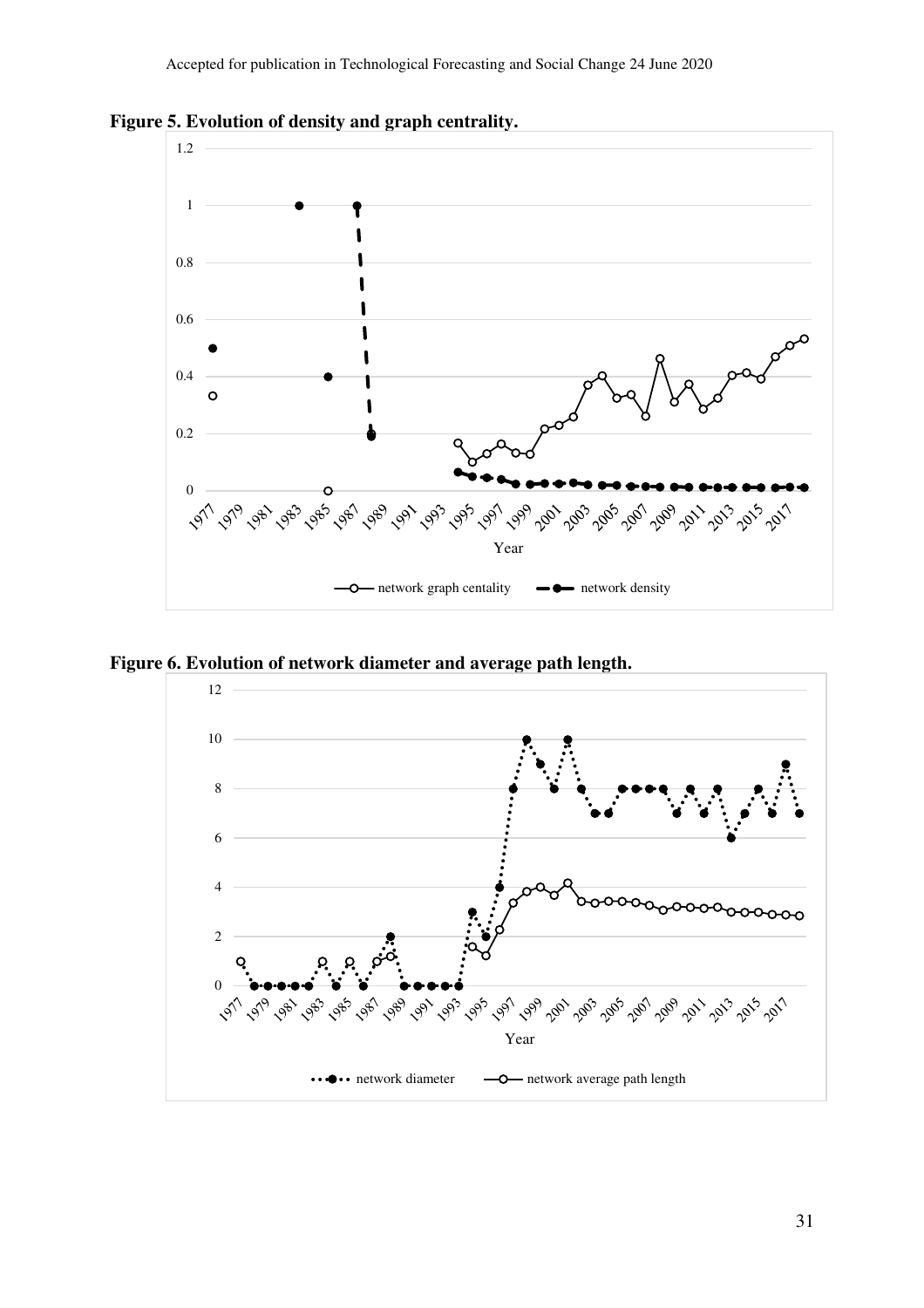

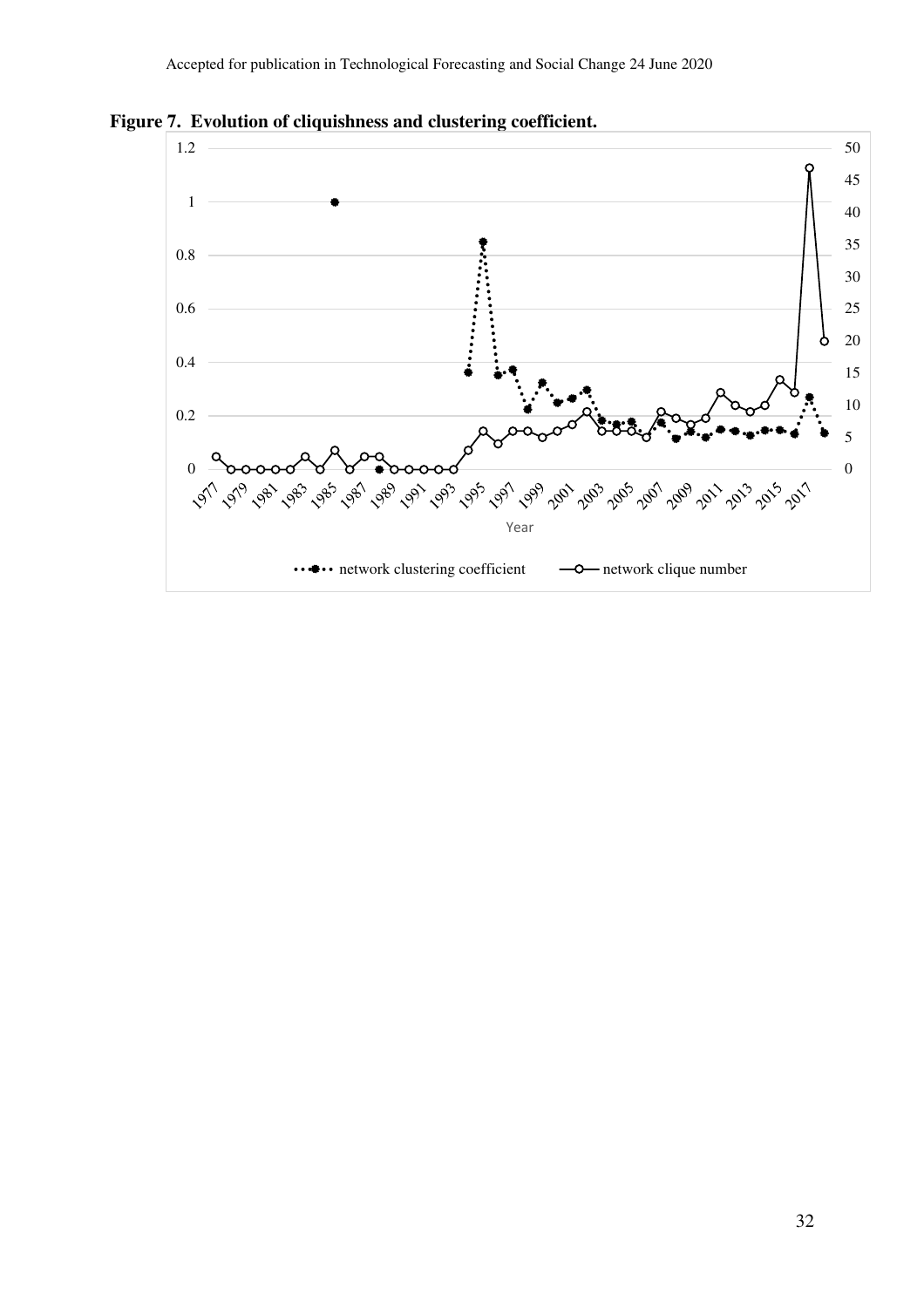



**Figure 9. Evolution number of links between Universities, Industry and NPOs within the UK.** 

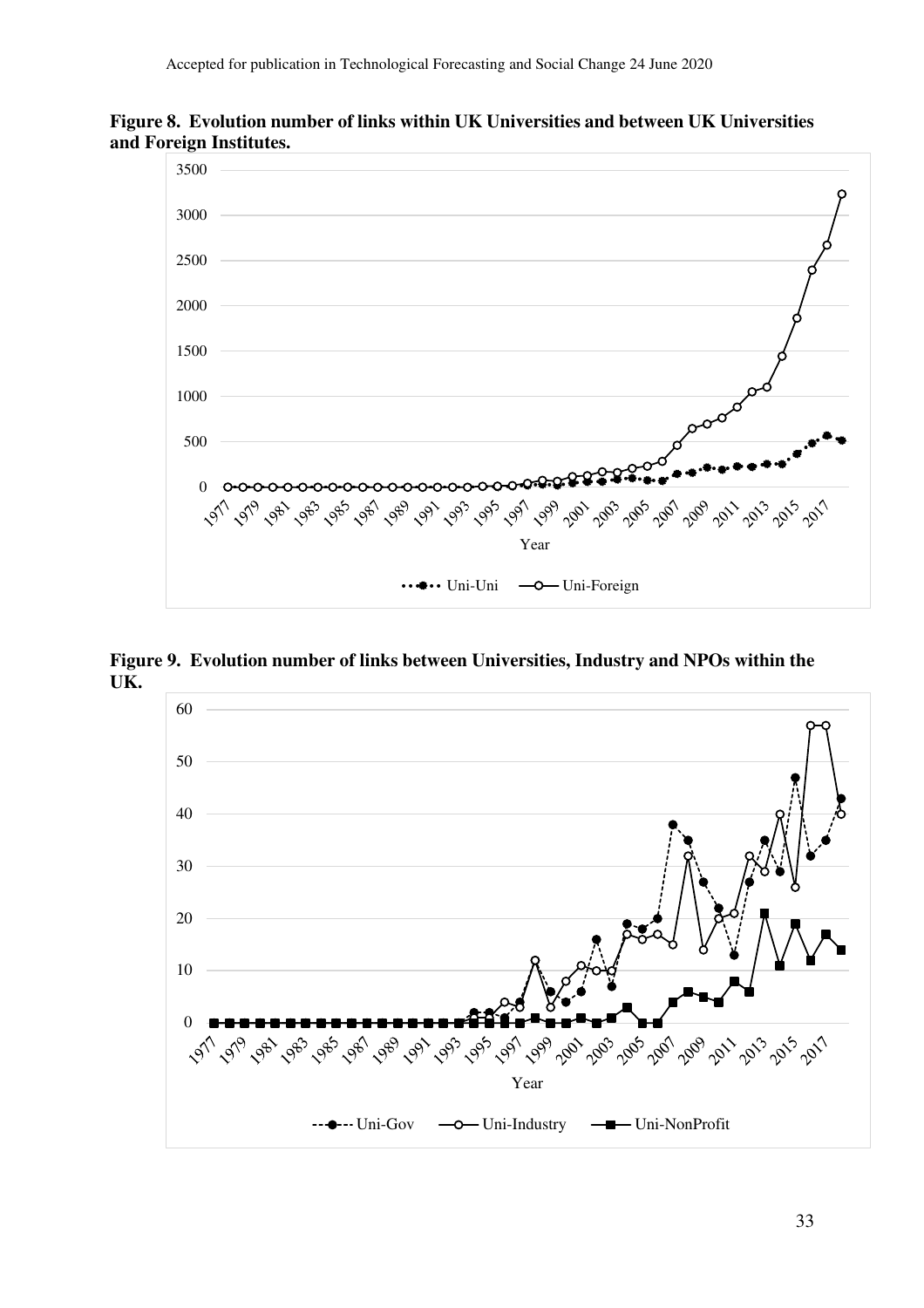



**Figure 11. Evolution number of links between UK Government, UK Corporations and Foreign institutes.** 

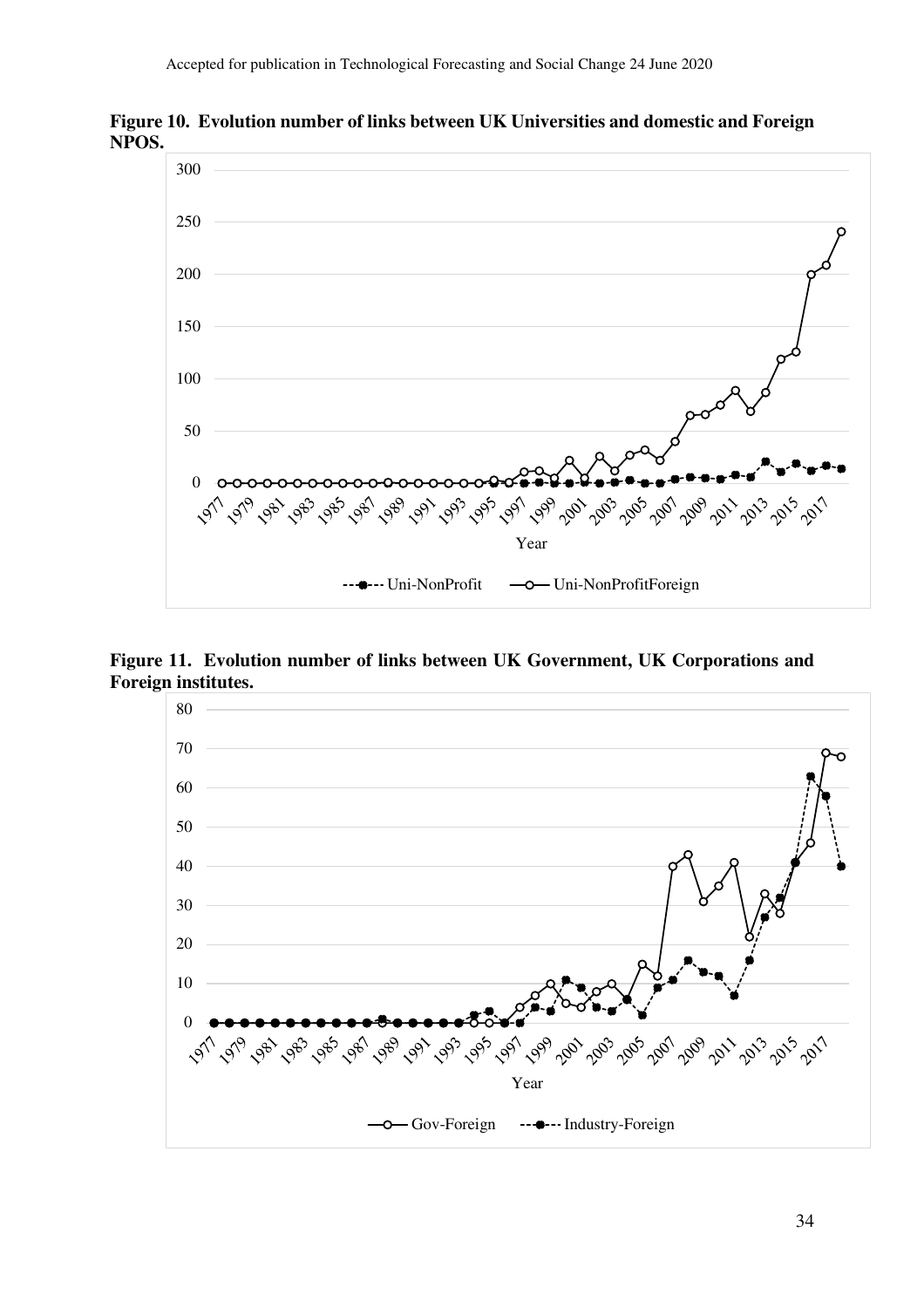# **APPENDIX Tables**

|           | % Universities | % Government | % Industry | $%$ NPO |
|-----------|----------------|--------------|------------|---------|
| 1977-1988 | 55.6           | 22.2         | 11.1       | 11.1    |
| 1994-1998 | 66             | 12.9         | 10.2       | 10.9    |
| 1999-2003 | 73             | 11.6         | 9.4        | 6       |
| 2004-2008 | 75.4           | 9.3          | 7.4        | 7.8     |
| 2009-2013 | 71.7           |              | 8.6        | 8.6     |
| 2014-2018 | 72.1           | 11.7         | 6.8        | 9.5     |

# **Table A1. Decomposition of international actors by type of institution.**

# **Table A2. Top 20 institutions in terms of centrality.**

|                | Degree centrality                 |      | <b>Betweenness</b><br>centrality |      | Eigenvector<br>centrality            |              | Closeness centrality         |      |
|----------------|-----------------------------------|------|----------------------------------|------|--------------------------------------|--------------|------------------------------|------|
| 1              | University of<br>Cambridge        | 1.5  | University of<br>Cambridge       | 0.23 | University of<br>Cambridge           | $\mathbf{1}$ | University of<br>Cambridge   | 0.59 |
| $\overline{2}$ | University of<br>Oxford           | 0.98 | University of<br>Oxford          | 0.13 | University of<br>Oxford              | 0.79         | University of<br>Oxford      | 0.56 |
| 3              | Imperial<br>College               | 0.88 | Imperial<br>College              | 0.13 | Imperial<br>College                  | 0.72         | Imperial<br>College          | 0.56 |
| $\overline{4}$ | University of<br>London           | 0.76 | University of<br>London          | 0.11 | University of<br>London              | 0.56         | University of<br>London      | 0.56 |
| 5              | University<br>Manchester          | 0.56 | University<br>Manchester         | 0.08 | University of<br>California          | 0.46         | University<br>Manchester     | 0.54 |
| 6              | University of<br>Southampton      | 0.47 | University of<br>Birmingham      | 0.05 | University of<br>Southampton         | 0.43         | University of<br>Birmingham  | 0.53 |
| $\overline{7}$ | University of<br>California       | 0.44 | University of<br>Southampton     | 0.04 | University<br>Manchester             | 0.38         | University of<br>Southampton | 0.53 |
| 8              | University of<br>Birmingham       | 0.39 | University of<br>Nottingham      | 0.04 | <b>US</b><br>Department<br>of Energy | 0.34         | University of<br>California  | 0.52 |
| 9              | University of<br>Nottingham       | 0.34 | University of<br>Sheffield       | 0.04 | <b>Max Planck</b><br>Institute       | 0.29         | University of<br>Nottingham  | 0.52 |
| 10             | Chinese<br>Academy of<br>Sciences | 0.31 | University of<br>Leeds           | 0.04 | Chinese<br>Academy of<br>Sciences    | 0.28         | University of<br>Sheffield   | 0.52 |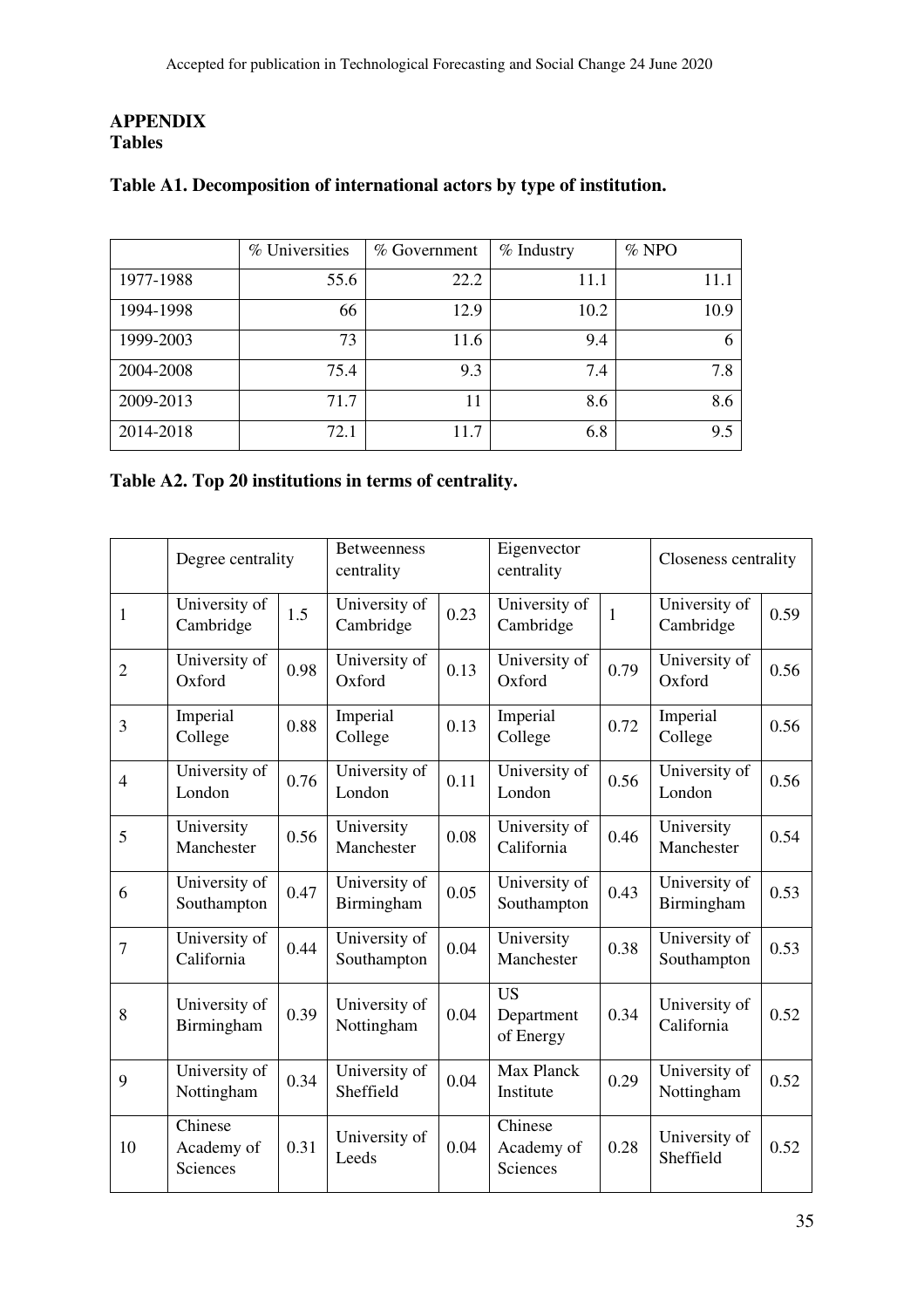# **Figures**



**Figure A2 Evolution of betweenness centrality: aggregate (left) and average (right).**